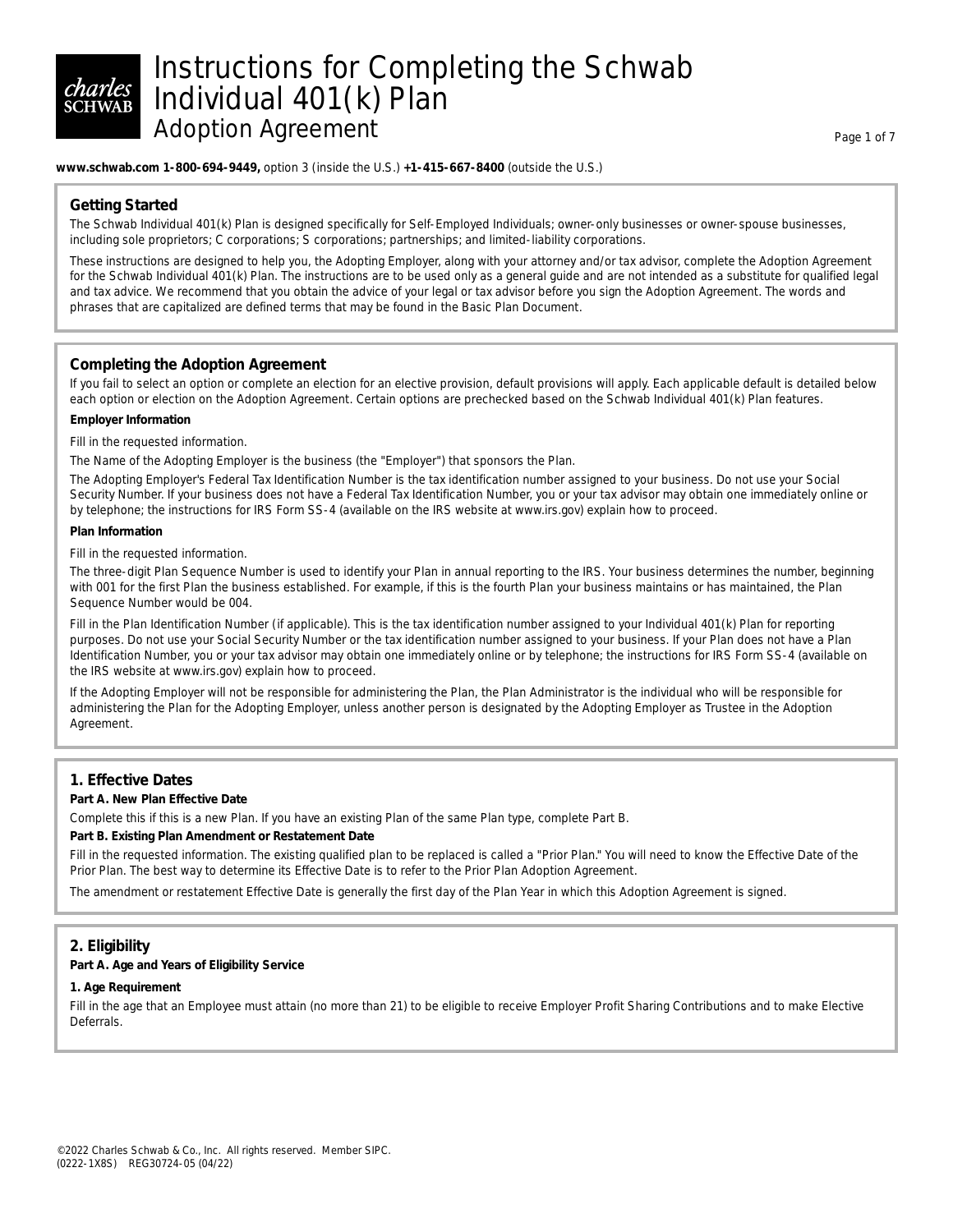#### **2. Eligibility Service Requirement**

Fill in one option to indicate the service requirement that an Employee must complete to be eligible to receive Employer Profit Sharing Contributions and to be eligible to make Elective Deferrals.

#### **Part B. Employees Employed as of Specified Date**

This provision only applies to an initial adoption of a Plan as defined in Section 1, Part A of the Adoption Agreement.

The age and service requirements may be waived for those Employees who are employed as of the Effective Date of this Plan. If the eligibility requirements are waived, then only those Employees hired after the original Effective Date will have to meet the eligibility requirements as defined in Part A in this section of the Adoption Agreement.

#### **3. Contributions**

Pre-tax Elective Deferrals are permitted under this Plan. Roth Elective Deferrals are not permitted under this Plan.

#### **4. Vesting and Forfeitures**

There are no elections required for Section 4.

#### **5. Distributions and Loans**

**Loans**

Loans are not permitted under this Plan.

## **6. Definitions**

There are no elections required for Section 6.

#### **7. Miscellaneous**

There are no elections required for Section 7.

# **8. Employer Signature**

#### **Prototype Document Sponsor**

Charles Schwab & Co., Inc. is the entity that makes this prototype plan available to employers for adoption.

#### **Attachments**

In rare cases in which the Adopting Employer also maintains (or has maintained) another qualified plan, an attachment is required to coordinate the plans' compliance with contribution limits or top-heavy plan requirements. Consult your tax advisor if you think you may be in this situation.

#### **Authorized Employer Signature**

An authorized representative of the Employer must sign and date the Adoption Agreement.

**Note:** For most qualified retirement plans, an IRS favorable opinion letter is the only IRS approval letter needed. Under certain circumstances, the IRS opinion letter covering this Plan may not apply. If you wish to obtain assurance that this Plan meets the requirements for qualification under the tax laws and regulations, this can be done by requesting an additional approval letter called an IRS determination letter from the Employee Plans Determinations Office of the IRS. Your attorney or tax advisor can help you obtain an additional IRS determination letter if your plan will require this type of approval.

#### **Action Required**

After you complete all elective sections of this Adoption Agreement, sign and date it in Section 8. Then, make a photocopy and return it to us. Retain the original in your Individual 401(k) Plan files.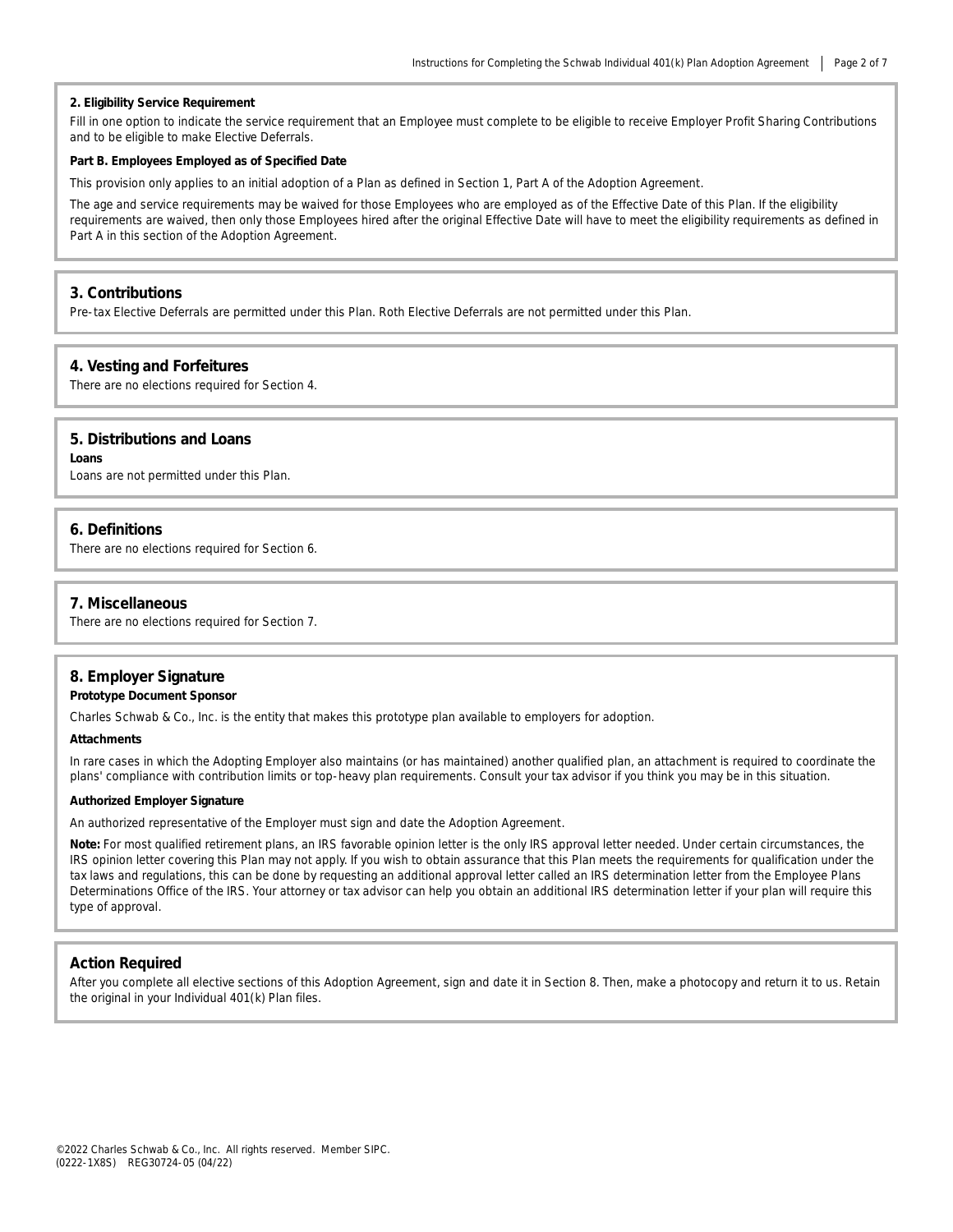# *charles*<br>schwab Schwab Individual 401(k) Plan Adoption Agreement Page 3 of 7

**www.schwab.com | 1-800-694-9449,** option 3 (inside the U.S.) **| +1-415-667-8400** (outside the U.S.)

| 1. Employer Information                                                                                                                                                                                                                                                                                                                                                                                                                                                                                                                                                                                         |                                                       |                                                                                                      |  |  |  |
|-----------------------------------------------------------------------------------------------------------------------------------------------------------------------------------------------------------------------------------------------------------------------------------------------------------------------------------------------------------------------------------------------------------------------------------------------------------------------------------------------------------------------------------------------------------------------------------------------------------------|-------------------------------------------------------|------------------------------------------------------------------------------------------------------|--|--|--|
| Name of Adopting Employer                                                                                                                                                                                                                                                                                                                                                                                                                                                                                                                                                                                       |                                                       |                                                                                                      |  |  |  |
| <b>Address</b>                                                                                                                                                                                                                                                                                                                                                                                                                                                                                                                                                                                                  |                                                       |                                                                                                      |  |  |  |
| City                                                                                                                                                                                                                                                                                                                                                                                                                                                                                                                                                                                                            | <b>State</b>                                          | Zip Code                                                                                             |  |  |  |
| Telephone                                                                                                                                                                                                                                                                                                                                                                                                                                                                                                                                                                                                       | Adopting Employer's Federal Tax Identification Number |                                                                                                      |  |  |  |
| Adopting Employer's Tax Year End (specify month and day)                                                                                                                                                                                                                                                                                                                                                                                                                                                                                                                                                        |                                                       |                                                                                                      |  |  |  |
| Type of Business (select one): Sole Proprietorship<br>$\Box$ C Corporation<br>$\Box$ S Corporation<br>$\Box$ Partnership<br>$\vert$ $\vert$ LLC<br>Other (specify a legal entity recognized under federal income tax laws):                                                                                                                                                                                                                                                                                                                                                                                     |                                                       |                                                                                                      |  |  |  |
| Name of Plan                                                                                                                                                                                                                                                                                                                                                                                                                                                                                                                                                                                                    |                                                       |                                                                                                      |  |  |  |
| Plan Sequence Number                                                                                                                                                                                                                                                                                                                                                                                                                                                                                                                                                                                            | Trust Identification Number (if applicable)           | <b>Account Number</b>                                                                                |  |  |  |
| Related Employers-If the Adopting Employer is part of a controlled group of corporations (as defined in Code section 414(b) as modified by Code<br>section 415(h)), a group of commonly controlled trades or businesses (as defined in Code section 414(c) as modified by Code section 415(h)), or an<br>affiliated service group (as defined in Code section 414(m)) of which the Adopting Employer is a part, or any other entity required to be aggregated<br>with the Adopting Employer pursuant to Code section 414(o), then all Related Employers of the Adopting Employer will participate in this Plan. |                                                       |                                                                                                      |  |  |  |
| Part A. $\Box$<br>New Plan Effective Date                                                                                                                                                                                                                                                                                                                                                                                                                                                                                                                                                                       |                                                       |                                                                                                      |  |  |  |
| This is the initial adoption of a 401(k) profit sharing plan by the Adopting Employer.                                                                                                                                                                                                                                                                                                                                                                                                                                                                                                                          |                                                       |                                                                                                      |  |  |  |
| The Effective Date of this Plan is (Must be no earlier than the first day of the Plan Year in which the Plan is adopted.)                                                                                                                                                                                                                                                                                                                                                                                                                                                                                       |                                                       |                                                                                                      |  |  |  |
| If different from the Effective Date above, Elective Deferrals can be made under this Plan effective (select one):                                                                                                                                                                                                                                                                                                                                                                                                                                                                                              |                                                       |                                                                                                      |  |  |  |
| Option 1: \ The next payroll date coinciding with or following the later of the date this Adoption Agreement is signed or the<br><b>Effective Date.</b>                                                                                                                                                                                                                                                                                                                                                                                                                                                         |                                                       |                                                                                                      |  |  |  |
| Option 2: $\Box$                                                                                                                                                                                                                                                                                                                                                                                                                                                                                                                                                                                                |                                                       | (Must be on or after the later of the date this Adoption Agreement is signed or the Effective Date.) |  |  |  |
| NOTE: If no option is selected, Option 1 will apply.                                                                                                                                                                                                                                                                                                                                                                                                                                                                                                                                                            |                                                       |                                                                                                      |  |  |  |
| NOTE: The Effective Date is usually the first day of the Plan Year in which this Adoption Agreement is signed and may not be earlier<br>than such date. Elective Deferrals, however, cannot be made available before the later of the date this Adoption Agreement is signed or<br>the date specified above for Elective Deferrals.                                                                                                                                                                                                                                                                             |                                                       |                                                                                                      |  |  |  |
| Part B.<br><b>Existing Plan Amendment or Restatement Date</b><br>$\perp$                                                                                                                                                                                                                                                                                                                                                                                                                                                                                                                                        |                                                       |                                                                                                      |  |  |  |
| This is an amendment or restatement of an existing qualified plan.                                                                                                                                                                                                                                                                                                                                                                                                                                                                                                                                              |                                                       |                                                                                                      |  |  |  |
| The Initial Plan Document was effective on                                                                                                                                                                                                                                                                                                                                                                                                                                                                                                                                                                      |                                                       |                                                                                                      |  |  |  |
| This Plan is a frozen Plan effective on                                                                                                                                                                                                                                                                                                                                                                                                                                                                                                                                                                         |                                                       |                                                                                                      |  |  |  |
| If this Plan is a frozen Plan, no Employer Contributions may be made to the Plan with respect to Compensation earned on or after<br>the Effective Date that the Plan is frozen. In addition, no additional contributions (e.g., rollover, transfer) may be accepted by the<br>Plan on or after the date that the Plan is frozen. Depending on the facts and circumstances surrounding the freezing of the Plan,<br>other Plan provisions may be affected (e.g., availability of loans).                                                                                                                         |                                                       |                                                                                                      |  |  |  |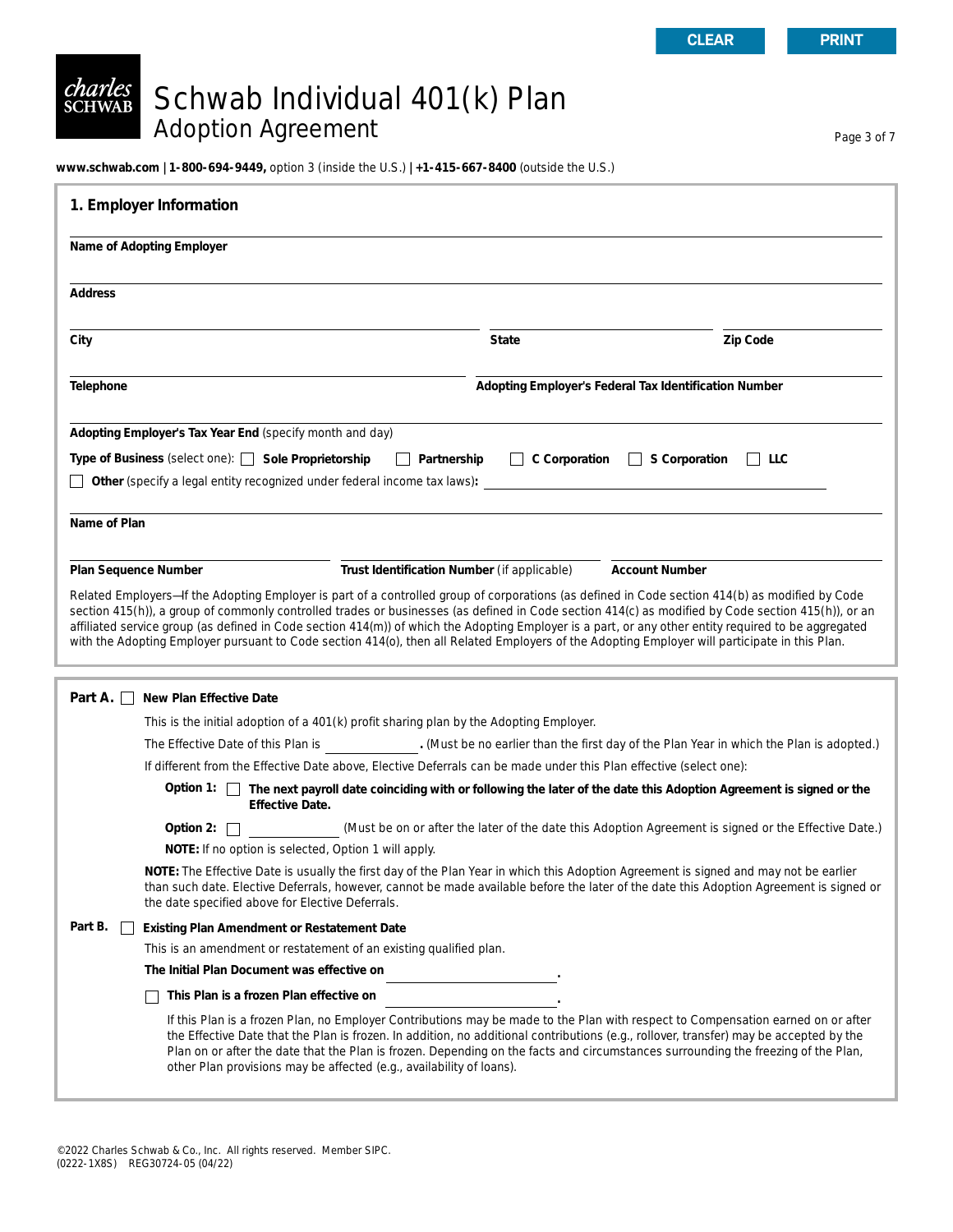٦

|                                                                                                                                                                                                                                                                                                                                                                                                                                                               | . (Must be no earlier than the first day of the Plan Year in<br>The Effective Date of this amendment or restatement is<br>which the Plan is restated.) |                                                                                                                                                                                                                                                                                                                                                                                                                                                     |  |  |  |
|---------------------------------------------------------------------------------------------------------------------------------------------------------------------------------------------------------------------------------------------------------------------------------------------------------------------------------------------------------------------------------------------------------------------------------------------------------------|--------------------------------------------------------------------------------------------------------------------------------------------------------|-----------------------------------------------------------------------------------------------------------------------------------------------------------------------------------------------------------------------------------------------------------------------------------------------------------------------------------------------------------------------------------------------------------------------------------------------------|--|--|--|
| NOTE: Specifying an amendment or restatement Effective Date as any day other than the first day of the Plan Year following the Plan<br>Year in which this Adoption Agreement is signed may result in a reduction or elimination of accrued benefits, violating Code section<br>411(d)(6). Notwithstanding the foregoing, Effective Dates for certain legislative and regulatory provisions are governed by the terms<br>specified in the Basic Plan Document. |                                                                                                                                                        |                                                                                                                                                                                                                                                                                                                                                                                                                                                     |  |  |  |
|                                                                                                                                                                                                                                                                                                                                                                                                                                                               |                                                                                                                                                        |                                                                                                                                                                                                                                                                                                                                                                                                                                                     |  |  |  |
| Part A. Age and Eligibility Service                                                                                                                                                                                                                                                                                                                                                                                                                           | 2. Eligibility (Complete Parts A and B.)                                                                                                               |                                                                                                                                                                                                                                                                                                                                                                                                                                                     |  |  |  |
| 1. Age Requirement                                                                                                                                                                                                                                                                                                                                                                                                                                            |                                                                                                                                                        |                                                                                                                                                                                                                                                                                                                                                                                                                                                     |  |  |  |
|                                                                                                                                                                                                                                                                                                                                                                                                                                                               | Section 3 of the Adoption Agreement, after attaining the following age                                                                                 | An Employee will be eligible to become a Participant in the Plan for purposes of becoming a Contributing Participant (and thus eligible to<br>make Elective Deferrals) or receiving an allocation of any Employer Profit Sharing Contributions, as applicable, made pursuant to<br>(not more than 21).                                                                                                                                              |  |  |  |
|                                                                                                                                                                                                                                                                                                                                                                                                                                                               | NOTE: If no age is specified, there will be no age requirement.                                                                                        |                                                                                                                                                                                                                                                                                                                                                                                                                                                     |  |  |  |
|                                                                                                                                                                                                                                                                                                                                                                                                                                                               | 2. Eligibility Service Requirement                                                                                                                     |                                                                                                                                                                                                                                                                                                                                                                                                                                                     |  |  |  |
|                                                                                                                                                                                                                                                                                                                                                                                                                                                               | of the Adoption Agreement (select one):                                                                                                                | An Employee will be eligible to become a Participant in the Plan for purposes of becoming a Contributing Participant (and thus eligible to<br>make Elective Deferrals) or receiving an allocation of any Employer Profit Sharing Contributions, as applicable, made pursuant to Section 3                                                                                                                                                           |  |  |  |
| Option 1:                                                                                                                                                                                                                                                                                                                                                                                                                                                     | No eligibility service required.                                                                                                                       |                                                                                                                                                                                                                                                                                                                                                                                                                                                     |  |  |  |
| Option 2:                                                                                                                                                                                                                                                                                                                                                                                                                                                     | <b>After Completing</b>                                                                                                                                | consecutive Months of Eligibility Service (not more than 12) beginning on the                                                                                                                                                                                                                                                                                                                                                                       |  |  |  |
|                                                                                                                                                                                                                                                                                                                                                                                                                                                               | Employee's date of hire.                                                                                                                               |                                                                                                                                                                                                                                                                                                                                                                                                                                                     |  |  |  |
|                                                                                                                                                                                                                                                                                                                                                                                                                                                               |                                                                                                                                                        | NOTE: If an Employee does not satisfy the Months of Eligibility Service requirement within the initial period specified above,<br>such Employee will satisfy the Plan's service requirement and be eligible to become a Participant in the Plan for purposes of<br>the contributions specified above upon completion of 1,000 Hours of Service within the Eligibility Computation Period.                                                           |  |  |  |
| Option 3:                                                                                                                                                                                                                                                                                                                                                                                                                                                     | After completing one Year of Eligibility Service (Period of Service, if applicable).                                                                   |                                                                                                                                                                                                                                                                                                                                                                                                                                                     |  |  |  |
|                                                                                                                                                                                                                                                                                                                                                                                                                                                               | NOTE: If no option is selected, Option 1 will apply.                                                                                                   |                                                                                                                                                                                                                                                                                                                                                                                                                                                     |  |  |  |
|                                                                                                                                                                                                                                                                                                                                                                                                                                                               | Part B. Employees Employed as of a Specified Date                                                                                                      |                                                                                                                                                                                                                                                                                                                                                                                                                                                     |  |  |  |
|                                                                                                                                                                                                                                                                                                                                                                                                                                                               | considered to have met those requirements and be eligible to become a Participant in the Plan (select one):                                            | An Employee who is employed as of the date specified below, who is included in the classification listed below (other than an Employee who<br>is part of an excluded class of Employees), and who has not otherwise met the age and eligibility service requirements listed above will be                                                                                                                                                           |  |  |  |
| Option 1:                                                                                                                                                                                                                                                                                                                                                                                                                                                     | An Employee employed on                                                                                                                                | (specify a month, day, and year)                                                                                                                                                                                                                                                                                                                                                                                                                    |  |  |  |
|                                                                                                                                                                                                                                                                                                                                                                                                                                                               | i. Employee Classification                                                                                                                             |                                                                                                                                                                                                                                                                                                                                                                                                                                                     |  |  |  |
|                                                                                                                                                                                                                                                                                                                                                                                                                                                               |                                                                                                                                                        | This waiver applies to the following Employees (select one and complete, as applicable):                                                                                                                                                                                                                                                                                                                                                            |  |  |  |
|                                                                                                                                                                                                                                                                                                                                                                                                                                                               | All Employees.<br>Suboption (a):                                                                                                                       |                                                                                                                                                                                                                                                                                                                                                                                                                                                     |  |  |  |
|                                                                                                                                                                                                                                                                                                                                                                                                                                                               | Suboption (b):<br>$\Box$ Employees who are (define classifications):                                                                                   |                                                                                                                                                                                                                                                                                                                                                                                                                                                     |  |  |  |
|                                                                                                                                                                                                                                                                                                                                                                                                                                                               |                                                                                                                                                        |                                                                                                                                                                                                                                                                                                                                                                                                                                                     |  |  |  |
|                                                                                                                                                                                                                                                                                                                                                                                                                                                               |                                                                                                                                                        |                                                                                                                                                                                                                                                                                                                                                                                                                                                     |  |  |  |
|                                                                                                                                                                                                                                                                                                                                                                                                                                                               |                                                                                                                                                        |                                                                                                                                                                                                                                                                                                                                                                                                                                                     |  |  |  |
|                                                                                                                                                                                                                                                                                                                                                                                                                                                               |                                                                                                                                                        |                                                                                                                                                                                                                                                                                                                                                                                                                                                     |  |  |  |
|                                                                                                                                                                                                                                                                                                                                                                                                                                                               | ii. Entry Date                                                                                                                                         |                                                                                                                                                                                                                                                                                                                                                                                                                                                     |  |  |  |
|                                                                                                                                                                                                                                                                                                                                                                                                                                                               | The following date will be an Entry Date for an Employee who is subject to this waiver<br>(select one and complete, as applicable):                    |                                                                                                                                                                                                                                                                                                                                                                                                                                                     |  |  |  |
|                                                                                                                                                                                                                                                                                                                                                                                                                                                               | The specified date above.<br>Suboption (a):                                                                                                            |                                                                                                                                                                                                                                                                                                                                                                                                                                                     |  |  |  |
|                                                                                                                                                                                                                                                                                                                                                                                                                                                               | Suboption (b):                                                                                                                                         | (specify a month, day, and year)                                                                                                                                                                                                                                                                                                                                                                                                                    |  |  |  |
| Option 2:                                                                                                                                                                                                                                                                                                                                                                                                                                                     | Not applicable.                                                                                                                                        |                                                                                                                                                                                                                                                                                                                                                                                                                                                     |  |  |  |
|                                                                                                                                                                                                                                                                                                                                                                                                                                                               | to add one or more types of contributions, to add a previously excluded group of Employees).                                                           | NOTE: If no option is selected, Option 2 will apply. If Option 1 is selected but no date is specified, no additional age and eligibility service<br>waivers will apply. If Option 1 is selected but no Employees are specified, all Employees employed on the specified date will be subject to the<br>waiver. This age and eligibility service waiver may be used either when this Plan is adopted or when the Plan is subsequently amended (e.g., |  |  |  |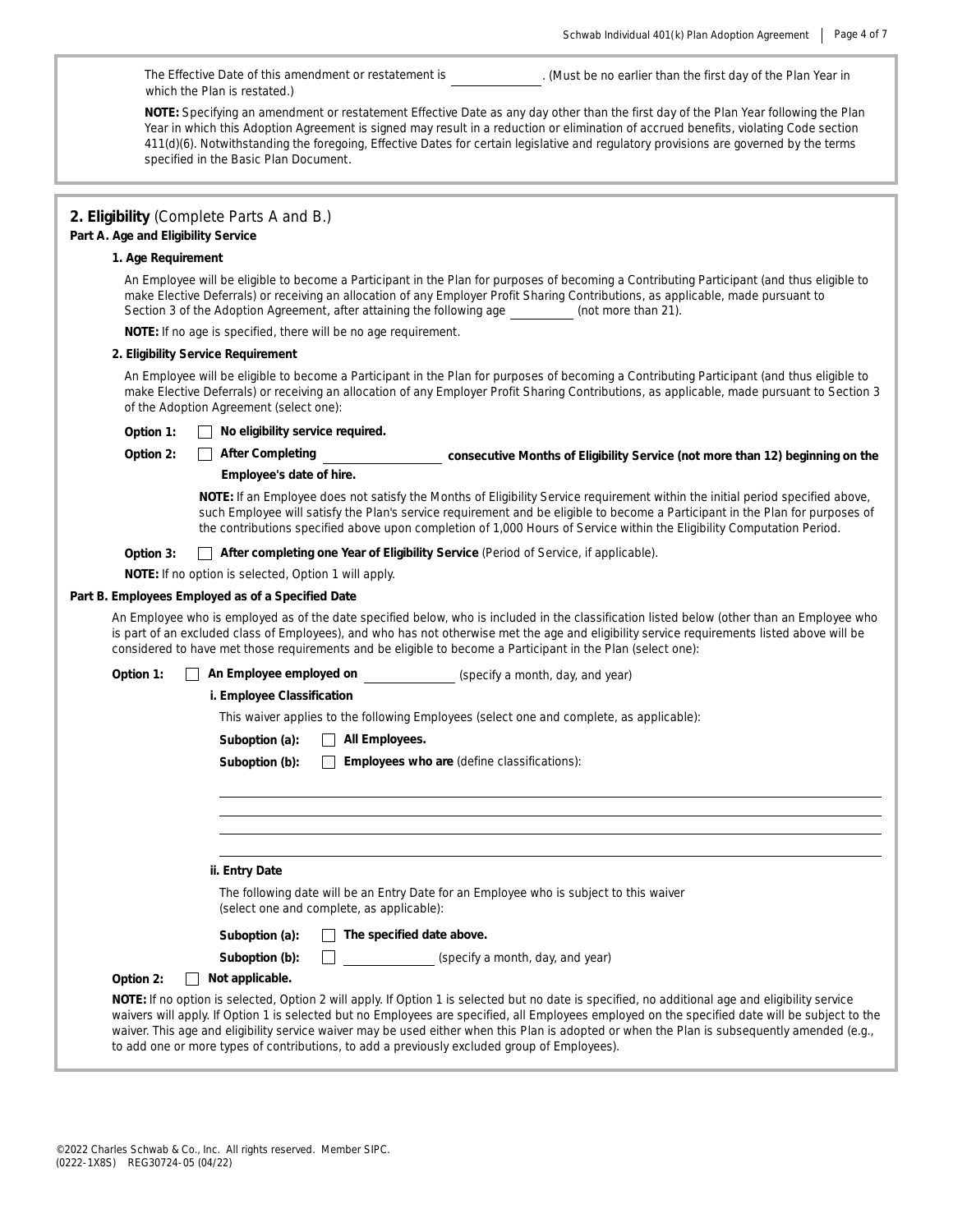| 3. Contributions (Complete Part A.)<br><b>Part A. Elective Deferrals</b>                                                                                                                                                                                                |  |  |  |  |
|-------------------------------------------------------------------------------------------------------------------------------------------------------------------------------------------------------------------------------------------------------------------------|--|--|--|--|
| <b>Authorization of Elective Deferrals</b>                                                                                                                                                                                                                              |  |  |  |  |
| Will Elective Deferrals be permitted under this Plan (select one)?                                                                                                                                                                                                      |  |  |  |  |
| Yes. (Complete the following.)<br>Option 1:                                                                                                                                                                                                                             |  |  |  |  |
| Will Roth Elective Deferrals be permitted under this Plan in addition to Pre-tax Elective Deferrals?                                                                                                                                                                    |  |  |  |  |
| Yes.<br>Suboption (a):<br>$\perp$                                                                                                                                                                                                                                       |  |  |  |  |
| $\overline{\mathbf{v}}$<br>No.<br>Suboption (b):                                                                                                                                                                                                                        |  |  |  |  |
| No.<br>Option 2:                                                                                                                                                                                                                                                        |  |  |  |  |
| NOTE: If no option is selected, Option 1 will apply. A Contributing Participant's combined Pre-tax and Roth Elective Deferrals during their<br>taxable year will not exceed the limit contained in Code section 402(g) in effect at the beginning of such taxable year. |  |  |  |  |
| Part B. Employer Profit Sharing Contributions                                                                                                                                                                                                                           |  |  |  |  |
| Employer Profit Sharing Contributions, if any, will be allocated to all Qualifying Participants pursuant to the pro rata allocation formula<br>described in Plan Section 3.02(B)(1).                                                                                    |  |  |  |  |
| Part C. Nondeductible Employee Contributions                                                                                                                                                                                                                            |  |  |  |  |
| May a Contributing Participant make Nondeductible Employee Contributions pursuant to Plan Section 3.05 (select one)?                                                                                                                                                    |  |  |  |  |
| Yes.<br>Option 1:                                                                                                                                                                                                                                                       |  |  |  |  |
| $\overline{\mathbf{v}}$<br>No.<br>Option 2:                                                                                                                                                                                                                             |  |  |  |  |
|                                                                                                                                                                                                                                                                         |  |  |  |  |
| 4. Vesting and Forfeitures<br>There are no elections required for Section 4. Refer to the Basic Plan Document for information regarding this section.                                                                                                                   |  |  |  |  |
| 5. Distributions and Loans<br>Loans<br>Will a Participant be entitled to request a loan pursuant to Plan Section 5.16 (select one)?<br>Yes.<br>Option 1:<br>$\boxed{\mathbf{v}}$ No.<br>Option 2:                                                                       |  |  |  |  |
| 6. Definitions                                                                                                                                                                                                                                                          |  |  |  |  |
| There are no elections required for Section 6. Refer to the Basic Plan Document for information regarding this section.                                                                                                                                                 |  |  |  |  |

# **7. Miscellaneous**

**There are no elections required for Section 7.**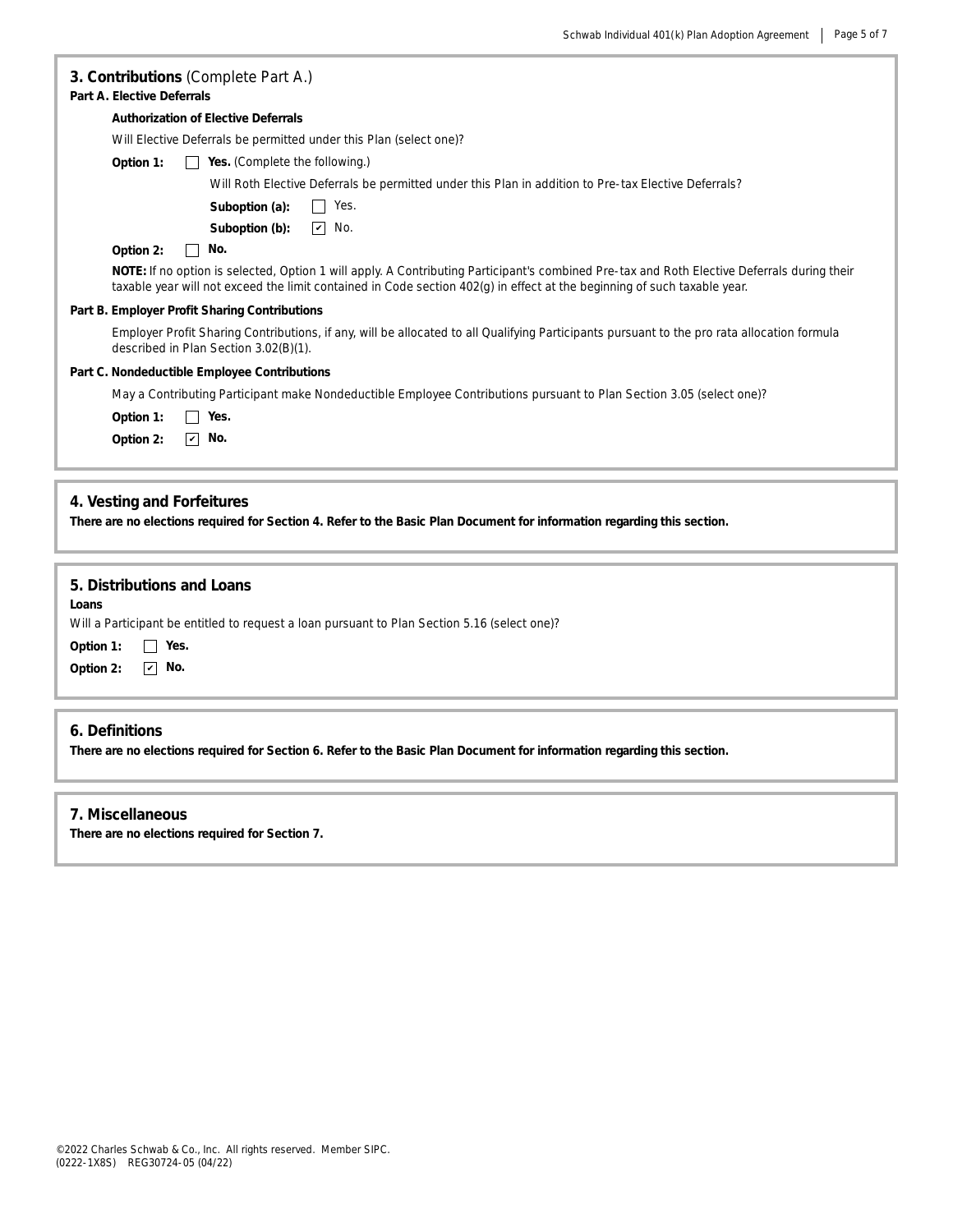# **8. Employer Signature**

**Prototype Document Sponsor**

#### **Charles Schwab & Co., Inc.**

| Name of Prototype Document Sponsor |                      |              |          |  |  |  |
|------------------------------------|----------------------|--------------|----------|--|--|--|
| 211 Main Street                    | <b>San Francisco</b> | CА           | 94105    |  |  |  |
| <b>Address</b>                     | City                 | <b>State</b> | Zip Code |  |  |  |

# **1 - 8 0 0 - 4 3 5 - 4 0 0 0**

## **Telephone**

Check the applicable box if there is an attachment(s) that applies to this Plan other than a separate trust or custodial agreement.

#### **Protected Benefits and Prior Plan Document Provisions Attachment.**

#### **Authorized Employer Signature**

I am an authorized representative of the Adopting Employer named above, and I state the following:

- 1. I acknowledge that I have relied upon my own advisors regarding the completion of this Adoption Agreement and the legal tax implications of adopting this Plan;
- 2. I understand that my failure to properly complete this Adoption Agreement may result in disqualification of the Plan;
- 3. I understand that the Prototype Document Sponsor will inform me of any amendments made to the Plan and will notify me should it discontinue or abandon the Plan; and
- 4. I have received a copy of this Adoption Agreement, the corresponding Basic Plan Document and, if applicable, any separate trust or custodial agreement used in lieu of the trust or custodial agreement contained in the Basic Plan Document.

# $\times$

**Signature: Adopting Employer Today's Date** *(mm/dd/yyyy)*

## **Print Name**

NOTE: The Adopting Employer may rely on an opinion letter issued by the IRS as evidence that the Plan is qualified under Code section 401 except to the extent provided in Revenue Procedure 2017-41. The Employer may not rely on the opinion letter in certain other circumstances or with respect to certain qualification requirements, which are specified in the opinion letter issued with respect to the Plan and in Revenue Procedure 2017-41. An Employer who has ever maintained or who later adopts any plan (including a welfare benefit fund, as defined in Code section 419(e), which provides post-retirement medical benefits allocated to separate accounts for key employees, as defined in Code section 419A(d)(3), or an individual medical account, as defined in Code section 415(I)(2)) in addition to this Plan may not rely on the opinion letter issued by the Internal Revenue Service with *respect to the requirements of Code sections 415 and 416.*

*This Adoption Agreement may be used only in conjunction with Basic Plan Document #02.*

## **Protected Benefits and Prior Plan Document Provisions Attachment**

This attachment may be used by an Adopting Employer to document protected benefits and other Prior Plan Document provisions that apply to some or all of the assets of the Adopting Employer's Plan. The protected benefits and other Prior Plan Document provisions set forth in this Attachment are limited to those that have been the subject of a prior determination letter, opinion letter, or advisory letter and that do not address an issue that is not permitted in a Pre-approved Plan, as described in section 6.03 of Revenue Procedure 2017-4.

## **Adopting Employer Plan Information**

#### **Name of Adopting Employer**

**Name of Plan**

**Plan Sequence Number Trust Identification Number** *(if applicable)* **Account Number**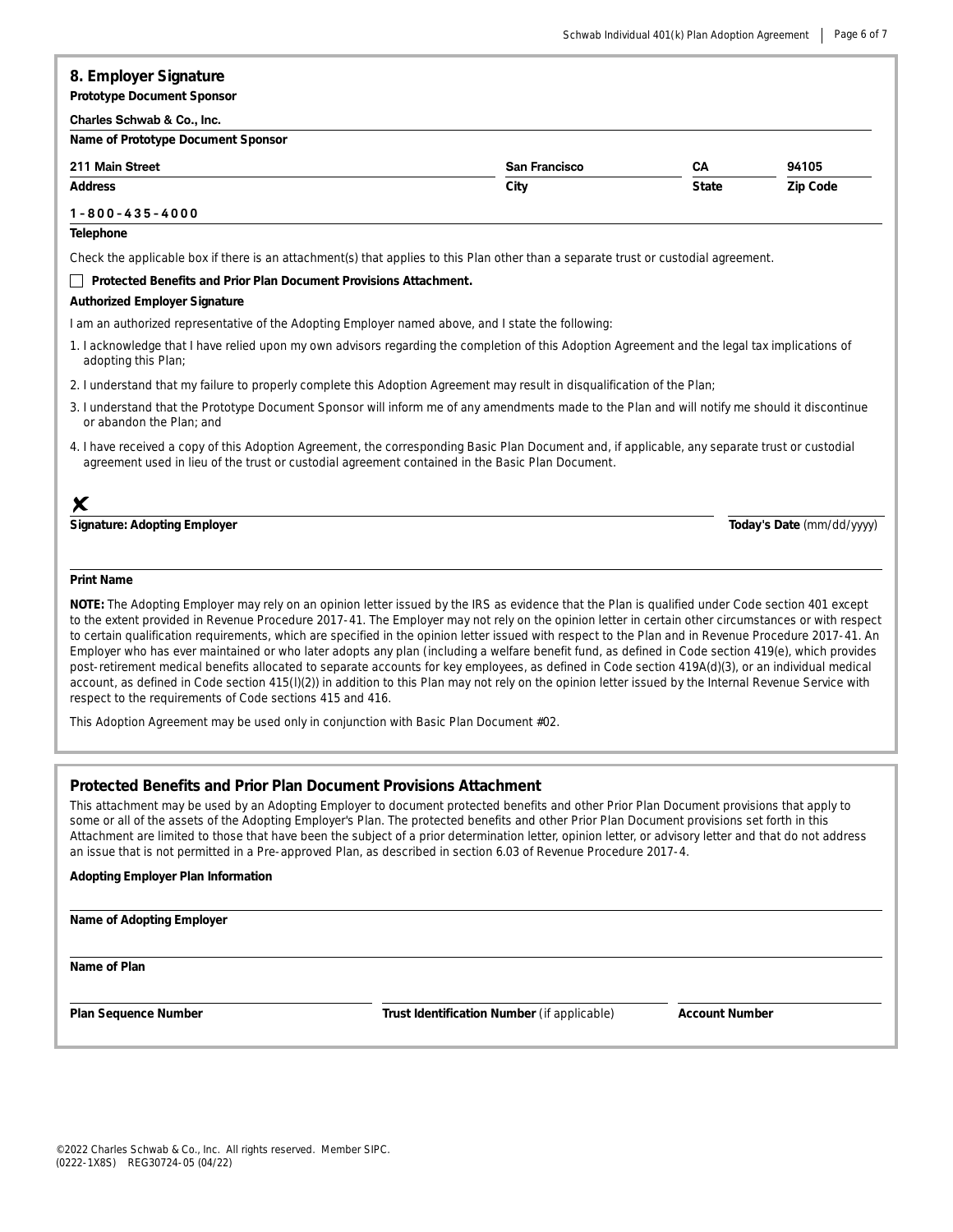**Protected Benefits and Prior Plan Document Provisions Provision 1:**

Source of Provision (e.g., Plan name and sequence number, good faith amendment): **Provision 2:**

Source of Provision (e.g., Plan name and sequence number, good faith amendment): **Provision 3:**

Source of Provision (e.g., Plan name and sequence number, good faith amendment):

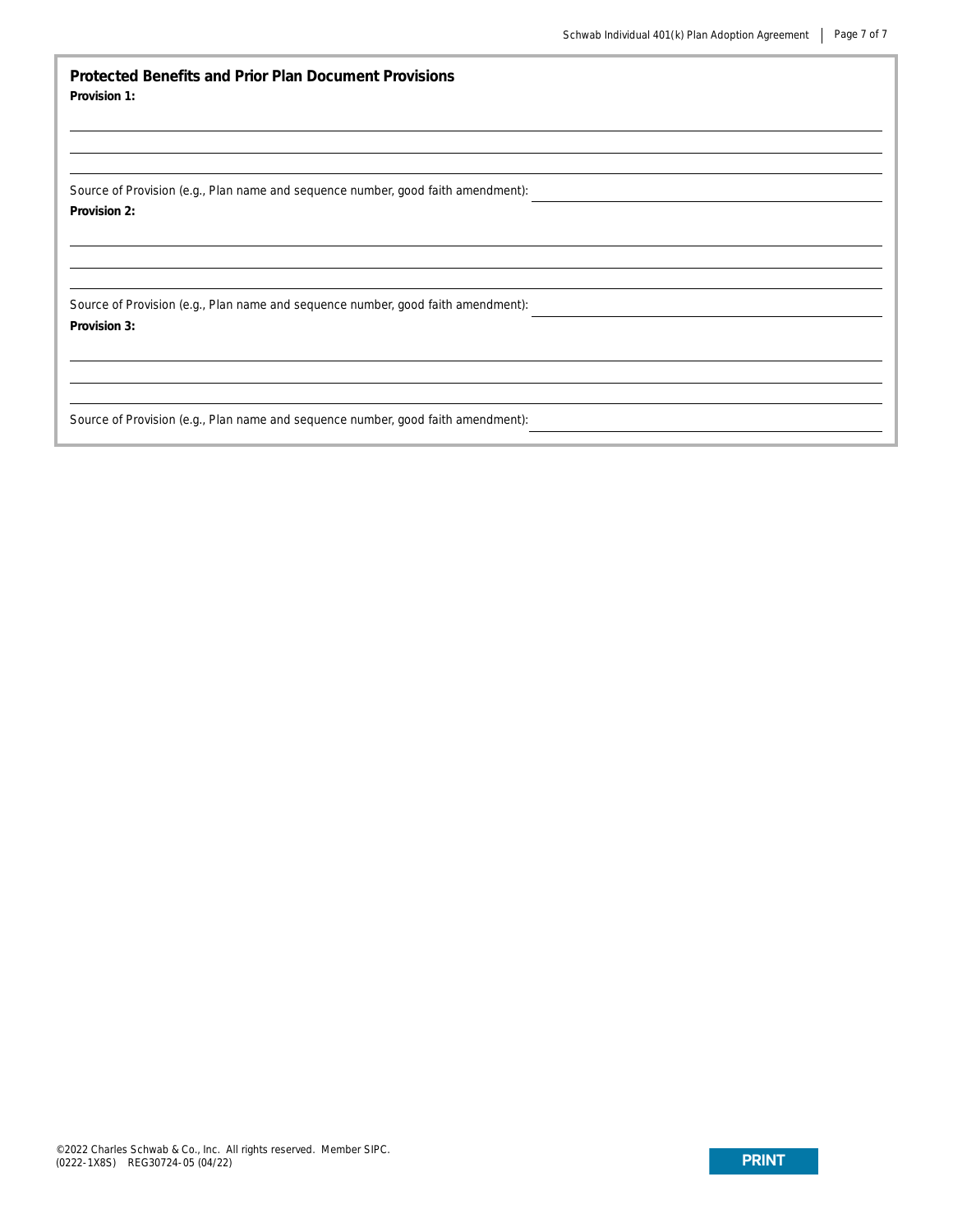

# Instructions for Completing the Trustee and Custodial Agreement

**www.schwab.com | 1-800-694-9449,** Option 3 (inside the U.S.) **| +1-415-667-8400** (outside the U.S.)

# **Getting Started**

These instructions are designed to help you, the Adopting Employer, along with your attorney and/or tax advisor, complete the Trustee and Custodial Agreement. The instructions are to be used only as a general guide and are not intended as a substitute for qualified legal and tax advice. We recommend that you obtain the advice of your legal or tax advisor before you sign the Trustee and Custodial Agreement. The words and phrases that are capitalized are defined terms that may be found in the Basic Plan Document.

ARTICLE X – COUNTERPARTS, IDENTIFICATION AND EXECUTION

Employer must sign and date the Trustee & Custodial Agreement.

#### 10.01 Trustee

Appointing a Trustee is optional if the Plan covers only one or more Self-Employed Individuals or satisfies another exception under ERISA. If you are an Owner-Only Plan then you can check Option 3 (Not applicable).

#### 10.02 Custodian

Charles Schwab & Co., Inc. will be acting as Custodian for the Plan, and the custodial provisions will apply to this Plan.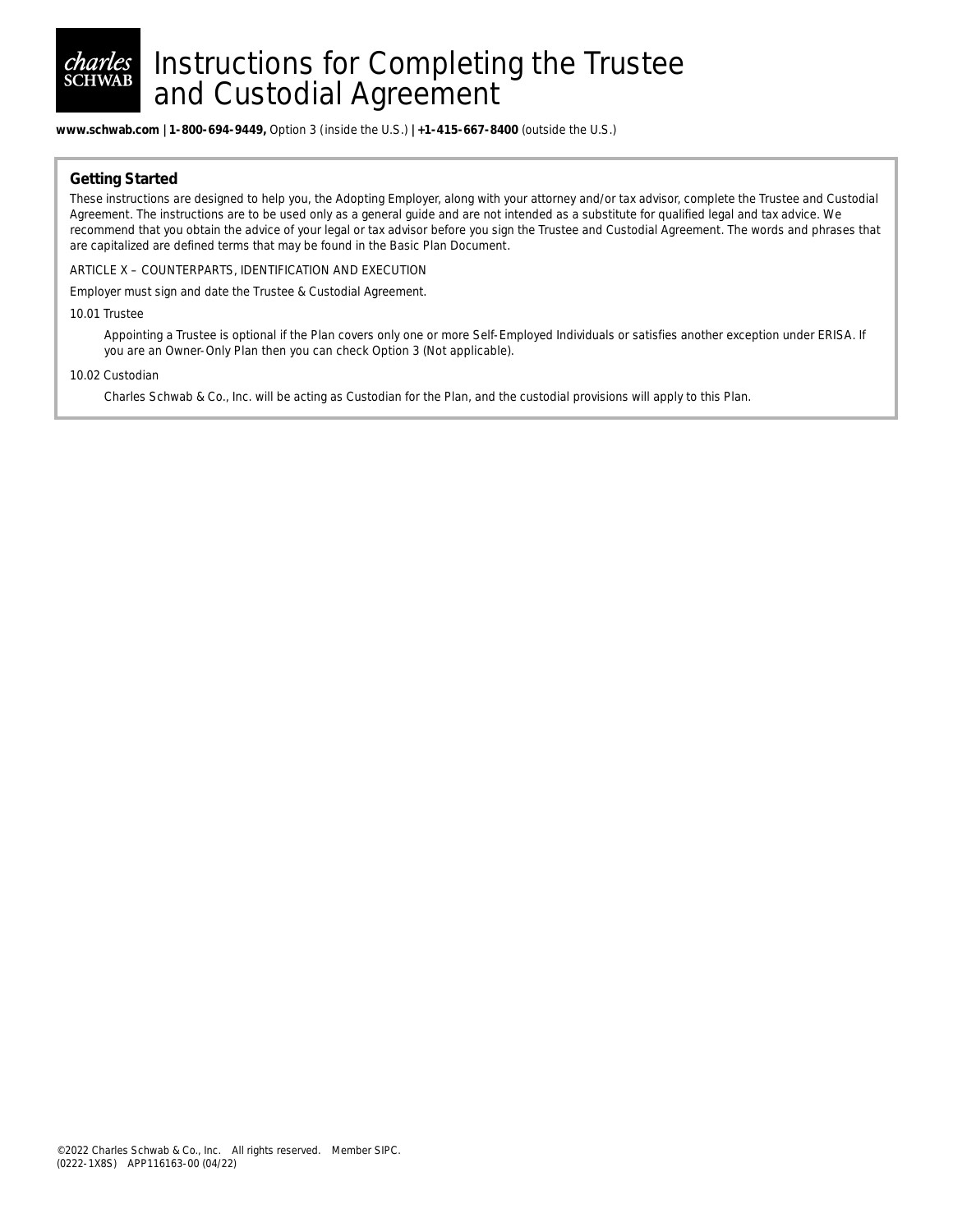# Trustee and Custodial Agreement

**www.schwab.com | 1-800-694-9449,** Option 3 (inside the U.S.) **| +1-415-667-8400** (outside the U.S.) Page 1 of 10

**THIS TRUSTEE AND CUSTODIAL AGREEMENT ("Agreement") is entered into between:**

**Name of Trustee**

#### **Charles Schwab & Co., Inc.**

**Name of Custodian**

**Name of the Employer and Any Related Companies**

**Name of Plan**

**Agreement Effective Date** *(mm/dd/yyyy)*

The Trustee and the Employer intend that the Plan shall be a qualified plan under section 401(a) of the Internal Revenue Code of 1986, as amended (the "Code") and that the related trust, as defined below, shall be tax-exempt under Code section 501(a) and applicable state law.

The Trustee (or Custodian, if applicable) shall hold in trust all cash amounts or other assets transferred to it pursuant to this Agreement, together with any gains and losses thereon (the "Fund"). The Trustee (or Custodian, if applicable) shall hold and administer the Fund for the uses and purposes and on the terms and conditions set forth in this Agreement.

# **ARTICLE I – RELATIONSHIP OF TRUST TO PLAN**

The Plan and this Agreement shall be read and construed together. The terms of the Plan shall prevail over the terms of this Agreement in cases of conflict, except that this Agreement shall prevail in matters relating to the rights, duties, and liabilities of the Trustee (or Custodian, if applicable). Nothing contained in the Plan shall be deemed to impose any additional rights, duties, and liabilities on the Trustee (or Custodian, if applicable).

# **ARTICLE II – FINANCIAL ORGANIZATION AS CUSTODIAN**

#### **2.01 Appointment**

The Employer appoints the entity named in this Agreement as Custodian for the Plan, and the entity accepts such appointment, subject to the terms of this Agreement. The Employer represents and warrants to the entity that it has all requisite right, power, and authority and has taken all required actions necessary under the Plan and applicable law to designate the financial organization as Custodian of the Plan pursuant to the terms of this Agreement. The Employer, Plan Administrator, any Trustee, any other investment fiduciary for the Plan ("Investment Fiduciary"), and the Custodian so appointed will be bound by all the terms of this Agreement and the Plan. The Investment Fiduciary, as defined in the Plan, means the Employer, Trustee or investment manager with the responsibility and authority to select investment options for the Plan and to direct the investment of the assets of the Fund. In no event will the Custodian or Trustee who is acting solely as a directed trustee be an Investment Fiduciary. Notwithstanding any provision in this Agreement regarding the responsibilities of or granting powers to the Custodian, the Custodian will serve as a nondiscretionary, directed Custodian of the Fund, will have no discretionary authority with respect to the management or administration of the Plan or the Fund, and will act only as directed by the entity or individual who has such authority.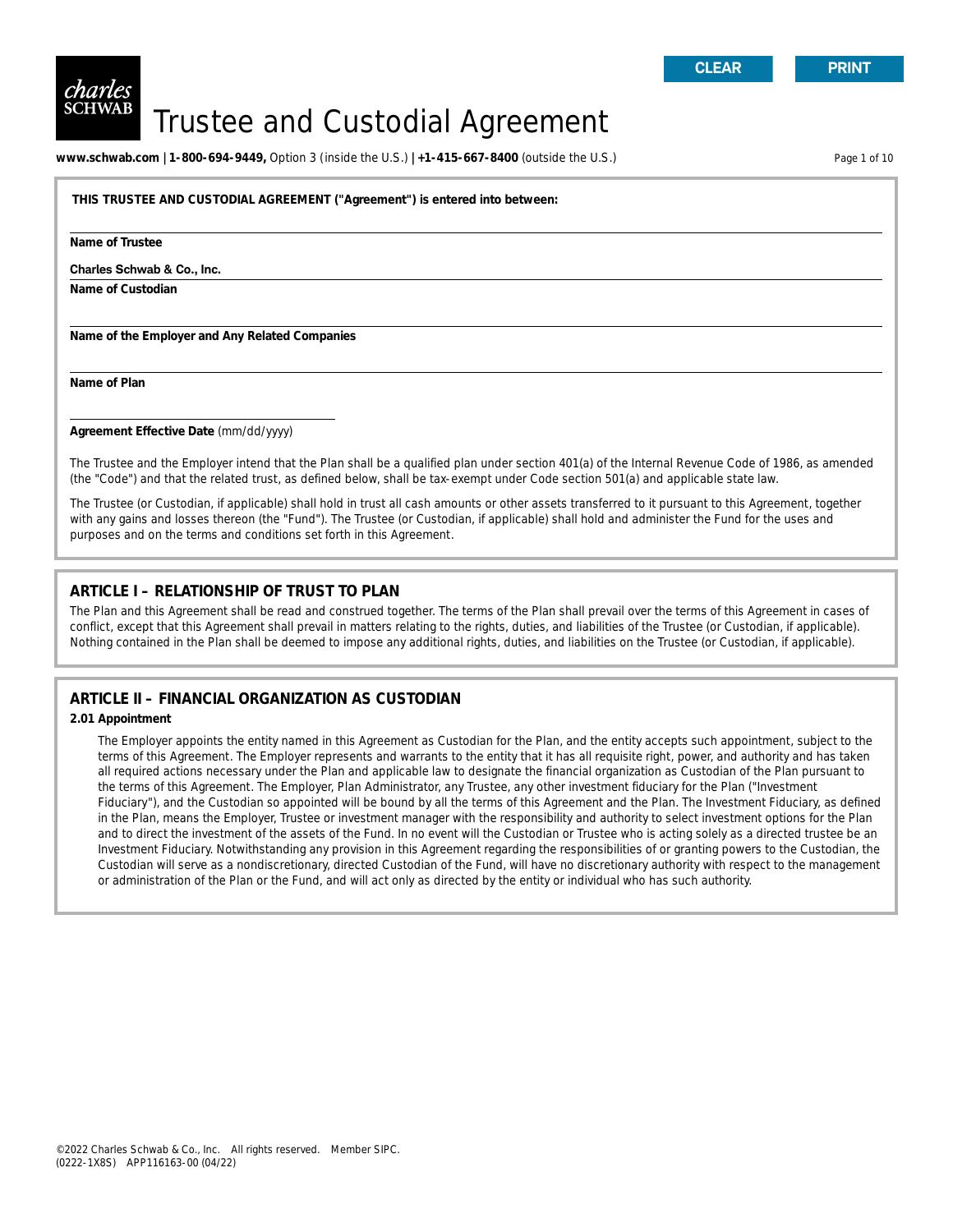#### **2.02 Authorized Actions**

Unless further limited by the Plan Trustee(s), the Custodian is authorized and directed to take any action set forth below:

- (a) receive Plan contributions and hold, invest and reinvest, and distribute the Fund as authorized by the Employer or its designee without distinction between principal and interest, provided, however, that nothing in this Agreement will require the Custodian to maintain physical custody of stock certificates (or other indicia of ownership of any type of asset) representing assets within the Fund;
- (b) maintain accurate records of contributions, investments, earnings, receipts, disbursements, withdrawals, and other transactions with respect to the Fund, and all accounts, books, and records relating thereto will be open at all reasonable times to inspection and audit by any person designated by the Employer, provided, however, that the Custodian is given reasonable advance notice of such inspection by the Employer. On direction of the Employer or Plan Administrator, and if agreed to in writing by the Custodian, the Custodian may provide annual or interim accountings, valuations, or other reports concerning the assets of the custodial account subject to payment of all required additional fees for such reports. The Custodian's accounting will be at the custodial account level rather than the participant level, and the Custodian will not be responsible for participant-level recordkeeping, reporting, or communication unless it agrees to do so in a separate written agreement with the Employer or Plan Administrator. The Custodian will also furnish the Employer with such other information as the Custodian possesses and which is necessary for the Employer to comply with the reporting requirements of ERISA, as applicable. An accounting will be deemed to have been approved by the Employer unless the Employer or Plan Administrator objects to the contents of an accounting within sixty (60) days of its mailing or electronic transmission by the Custodian. Any objections must set forth the specific grounds on which they are based. Upon approval, the Custodian will be forever released from any and all liability with respect to the Fund;
- (c) make disbursements from the Fund to participants or beneficiaries upon the proper authorization of the Plan Administrator;
- (d) furnish to the Plan Administrator an annual statement that reflects the value of the investments in the custody of the Custodian as of the end of the period and as of any other times as the Custodian and Plan Administrator may agree to in writing, including an agreement regarding the application of additional fees for such additional report;
- (e) invest the Fund only in investment options selected by the Investment Fiduciary. Such selection will be made from among the types of property that the document sponsor of the Plan makes available pursuant to Plan Section 7.22(D). Notwithstanding the first sentence of Plan Section 7.22(D), the document sponsor and not the Custodian is responsible for choosing to make such investments available for investment and for determining the fair market value of each such investment, and the Custodian has determined only that it is functionally and operationally willing and able to provide its services under this Agreement for such investments. The Investment Fiduciary will be responsible for ensuring compliance with all conditions, limitations, and restrictions concerning investment in any investment option. The Custodian shall place monies or other property received by it in such permitted investments as the Custodian will be directed from time to time by instructions of the Investment Fiduciary (or participant, if applicable) provided to it. If participant direction in Plan Section 7.22(B) has been selected, the investment instructions of the participants will be aggregated and delivered to the Custodian by the Plan Administrator or its agent. In the absence of participant direction, the investment instructions of the appropriate Investment Fiduciary will be delivered to the Custodian by the Plan Administrator or its agent. The Custodian may hold the assets attributable to the Fund in omnibus accounts with assets of other retirement plans for which the Custodian serves as custodian or trustee. Nothing in this Agreement will preclude the Investment Fiduciary from otherwise investing any Plan assets as permitted by the Plan, but the Custodian will not be Custodian of or have any duties or responsibilities with respect to such assets;
- the Custodian is not obligated to place orders for the investment of the Fund if sufficient cash is not available in the Fund for use in placing such orders. The Custodian is authorized, but is not obligated, to advance funds or to arrange for another financial organization (which may be an affiliate of the Custodian) to advance funds from time to time for the purchase of investment assets, for distributions from the Fund and for other purposes before receipt of sufficient funds (whether contributions or proceeds of the liquidation of other investments). All such advances will be made subject to the requirements of ERISA and the rules, regulations, rulings, and interpretations thereunder, including but not limited to the U.S. Department of Labor's Prohibited Transaction Class Exemption 80-26, as amended from time to time. If sufficient funds to repay any such advance are not received by the following business day, the Custodian may, in its discretion, then or at any time thereafter before such repayment, sell, redeem, or otherwise liquidate any assets of the Fund in order to repay such advance. Any gain realized upon such liquidation, after payment of any related costs and expenses, will belong to the Plan. The Employer shall reimburse the Custodian on demand for any portion of any such advance and the related costs and expenses not repaid from the proceeds of the liquidation;
- (g) keep such portion of the Fund in cash or cash balances as may be directed from time to time by the applicable Investment Fiduciary. The Custodian will not be liable for any interest on any cash balances so maintained nor for interest on any cash or cash balances maintained in the Fund pending investment in accordance with appropriate directions. Monies being transferred to and disbursed by the Custodian may be held in non-interest-bearing transaction accounts in financial organizations selected by the Custodian (which may be affiliates of the Custodian) for purposes of collections and processing transfers and disbursements. The Custodian may transfer monies from the Fund to such accounts before issuance of wire transfer orders or checks, drafts, or other instruments payable from such accounts. The Custodian will not exercise its powers in Section 2.03(a) of this Agreement except pursuant to the instructions of the Investment Fiduciary transmitted to the Custodian;
- (h) comply with any written instructions from the Investment Fiduciary to use the services of any broker, dealer, employee, or representative of either, or any other person ("Broker") to render services to the Fund or fulfill its obligations pursuant to the Plan. The Custodian shall fully comply with such written instructions until revoked. The applicable Investment Fiduciary will be solely responsible for the selection or designation of such Broker and will be solely responsible for the acts of such Broker;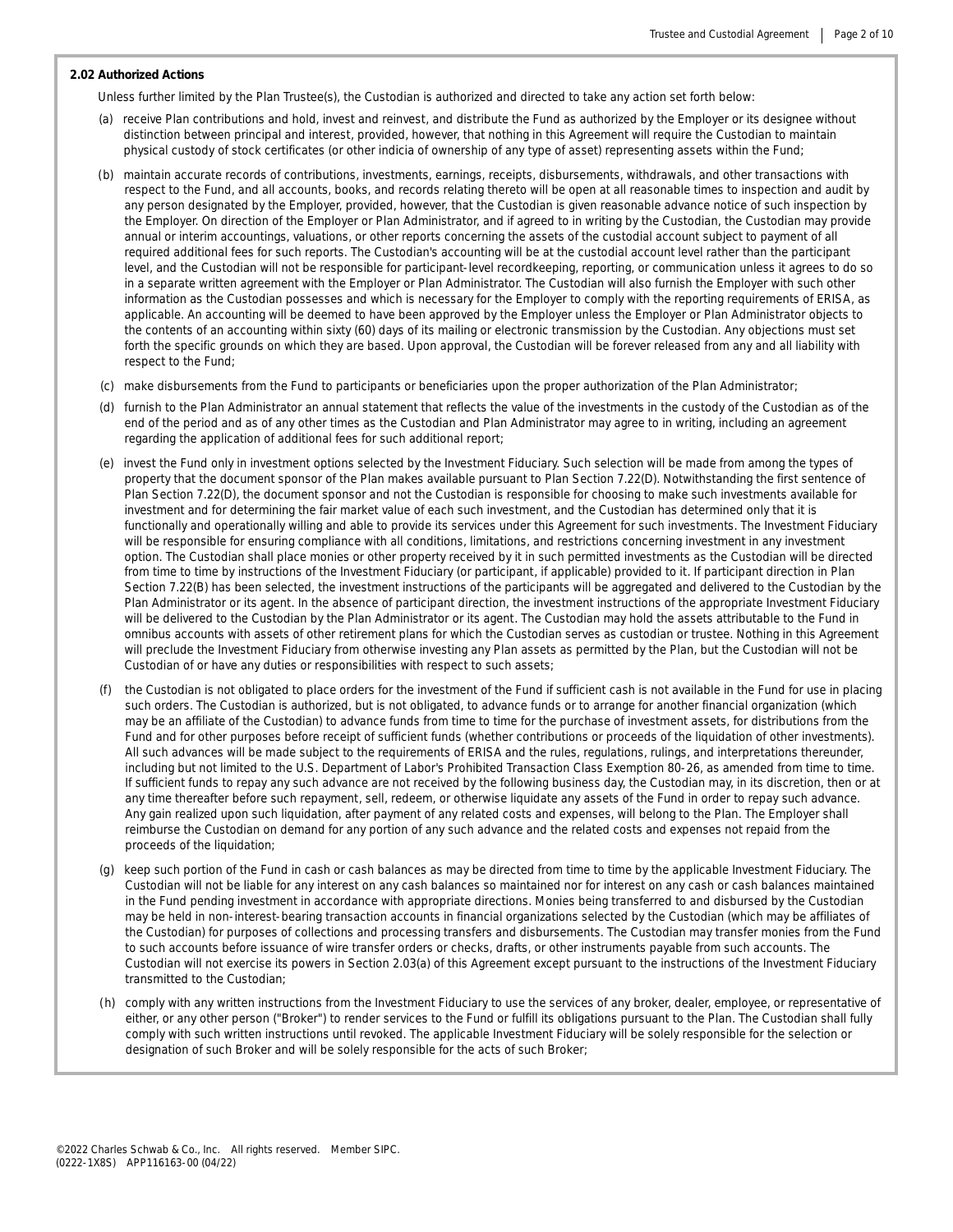- (i) be responsible for issuing checks or drafts for payments and disbursements made from the Fund for any purpose and amounts as the Plan Administrator instructs. The Custodian will be fully protected in making such payments pursuant to such instructions from time to time and will be charged with no responsibility whatsoever with respect to the purposes or propriety of such payments or the application such monies;
- (j) provide any materials received by the Custodian relating to voting securities to the applicable Investment Fiduciary, which will be responsible for voting securities or arranging for such securities to be voted in accordance with the Plan and applicable law. It is understood that the Custodian will exercise the powers described in Section 2.03(b) of this Agreement only pursuant to instructions of the Investment Fiduciary transmitted to the Custodian;
- (k) determine or have determined the value of the Fund as of each valuation date of the Plan. The Custodian shall rely exclusively upon, and will not be responsible for, share and unit values established by third parties, or unit values established by the Custodian in its capacity as a mutual fund recordkeeper, transfer agent, or Custodian to the extent that the Custodian establishes such unit values in reliance on third-party information, including, but not limited to:
	- (i) the net asset value reported to the Custodian by mutual funds or the transfer or other agents of such mutual funds or any generally recognized pricing service;
	- (ii) the unit value as reported by the trustee of bank collective funds or its agent;
	- (iii) the book value or other value attributed to policies and contracts with insurance companies or other financial institutions as determined by the insurance company or other financial organization or its agent; and
	- (iv) the market price of such publicly traded securities, as reported to the public in a generally available form.

The Custodian will have no liability from the failure or delay of any pricing source to provide a valuation as of any valuation date of the Plan. If values for any investment of the Fund are not generally available, the Custodian shall rely upon instructions provided to it by the applicable Investment Fiduciary as to valuation procedures. With respect to the portion of the Fund that is invested by an investment manager or other named fiduciary, the Custodian may conclusively rely upon the value of any securities or other property in that portion of the custodial account as reported to the Custodian by the investment manager or other named fiduciary, for all purposes hereunder;

- (l) maintain all records with respect to the Fund for such period as may be required under applicable law. Upon the expiration of any such required retention period, the Custodian will have the right to destroy such records. The Custodian will have the right to preserve all records and accounts in original form, electronically, or on microfilm, magnetic tape, or any other similar process pursuant to applicable federal law and subsequent rules promulgated by the IRS or Department of Labor (DOL);
- (m) except as otherwise provided in this Agreement, conclusively presume that the Employer, Trustee, Plan Administrator, or other responsible party has made all filings required by law as of the date required. Should the Custodian incur any liability by reason of any party's failure to timely file, the Employer shall indemnify and hold the Custodian, any parent, subsidiary, related corporation, or affiliate of the Custodian, including their respective directors, managers, officers, employees, and agents, harmless for any and all liabilities, costs, expenses (including reasonable attorney's fees), and other obligations, including penalties and interest, incurred by the Custodian.

Notwithstanding the provisions of Plan Section 5.11, in connection with the disbursement of assets from the Fund to a participant, the Custodian shall withhold and remit to the IRS and other applicable taxing authorities the amount of any income tax withholding required by law pursuant to instructions provided by the Plan Administrator; and

(n) except for the disbursement of loan proceeds and reinvestment of loan payments pursuant to instructions received pursuant to this Agreement, under no circumstances will the Custodian have or be allocated any responsibility for the administration of any participant loan program in Plan Section 5.16.

#### **2.03 Powers of the Custodian**

The Custodian will have the power, but, in the absence of proper direction from the Employer, Plan Administrator, or Investment Fiduciary, as appropriate, not the duty, to take any action set forth below:

- (a) invest all or a portion of the Fund (including idle cash balances) in time deposits, savings accounts, money market accounts, or similar investments bearing a reasonable rate of interest in the Custodian's own savings department or the savings department of another financial organization;
- (b) vote upon any stocks, bonds, or other securities; give general or special proxies or powers of attorney with or without power of substitution; exercise any conversion privileges or subscription rights and make any payments incidental thereto; oppose, or consent to, or otherwise participate in, corporate reorganizations or other changes affecting corporate securities, and pay any assessment or charges in connection therewith; and generally exercise any of the powers of an owner with respect to stocks, bonds, securities, or other property;
- (c) hold securities or other property of the Fund in its own name, in the name of its nominee (as allowed under Department of Labor Regulation section 2550.403a-1(b)), or in bearer form; and
- (d) make, execute, acknowledge, and deliver any and all documents of transfer and conveyance and any and all other instruments that may be necessary or appropriate to carry out the powers herein granted.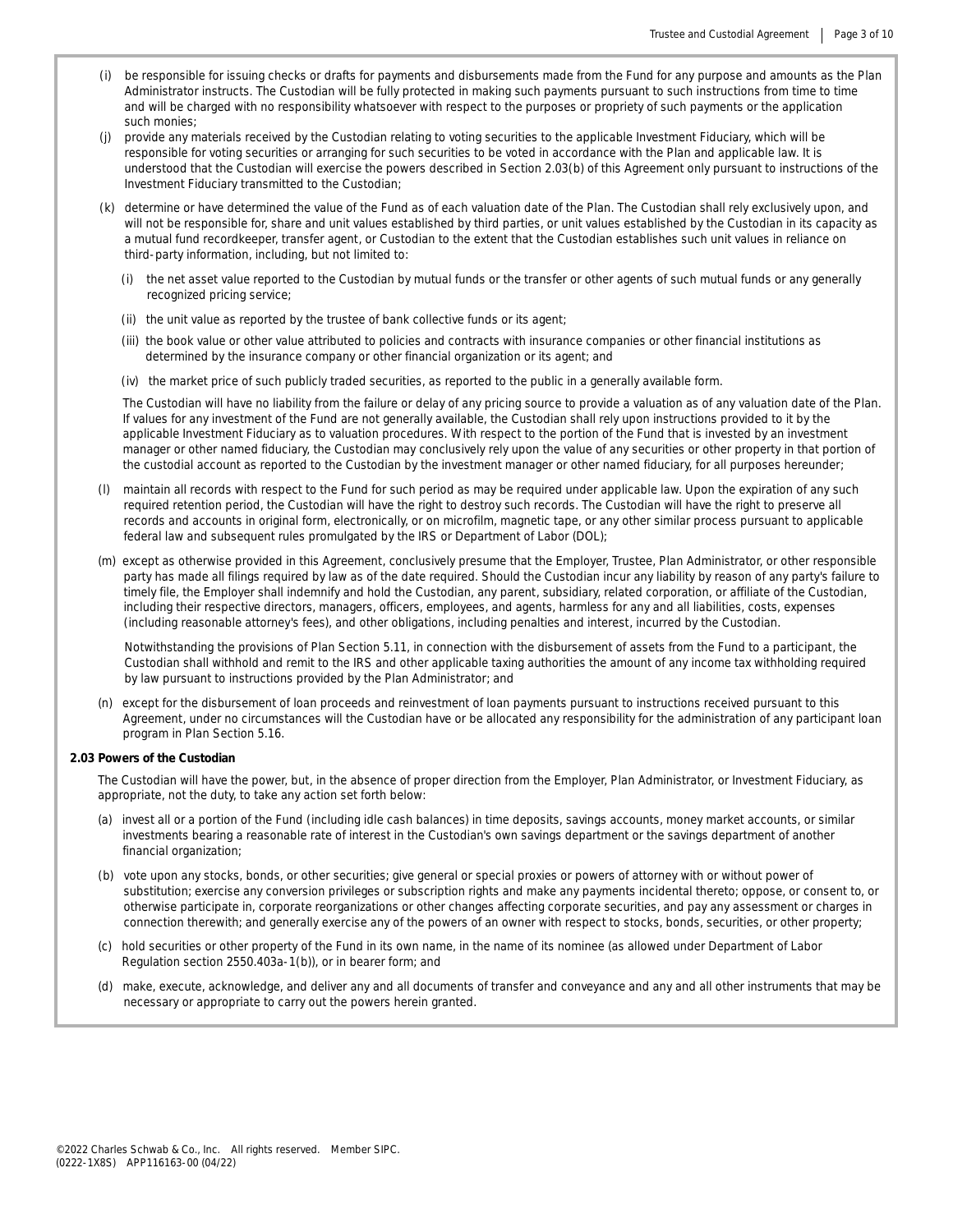# **ARTICLE III – TRUSTEE**

# **3.01 Appointment**

This Article III of this Agreement applies when either a financial organization has and/or one or more individuals have indicated in this Agreement that it will serve as Trustee with respect to all or a portion of the assets of the Fund. The responsibilities and powers of the Trustee may not be expanded except with its prior written consent. Notwithstanding any provision of this Agreement regarding the responsibilities of or granting powers to the Trustee, a directed trustee will have no discretionary authority with respect to the management or administration of the Plan or the Fund, and is subject to the proper and lawful directions of the Plan Administrator, who has authority with respect to receipt of the Plan's assets.

#### **3.02 Authorized Actions**

The Trustee is authorized and directed to take any action set forth below:

- (a) receive Plan contributions and hold, invest, and reinvest the portion of the Fund for which it serves as Trustee, as authorized by the Employer or its designee, without distinction between principal and interest, provided, however, that nothing in this Agreement will require the Trustee to maintain physical custody of stock certificates (or other indicia of ownership) representing assets within the Fund;
- (b) maintain accurate records of contributions, investments, earnings, receipts, disbursements, withdrawals, and other transactions under the trust;
- (c) make disbursements from the portion of the Fund for which it serves as Trustee to participants or beneficiaries upon the proper authorization of the Plan Administrator; and
- (d) furnish to the Plan Administrator a statement that reflects the value of the investments in the custody of the Trustee as of the end of each plan year of the Plan and as of any other times as the Trustee and Plan Administrator may agree in writing.

#### **3.03 Powers of the Trustee**

The Trustee will have the power, but, in the absence of proper direction from the Plan Administrator, not the duty, to take any action set forth below:

- (a) purchase or subscribe for securities or other property and retain them in trust; sell any such property at any time held by it for cash or other consideration at such time or times and on such terms and conditions as may be deemed appropriate; exchange such property and grant options for the purchase or exchange thereof, and convey, partition, or otherwise dispose of, with or without covenants, including covenants of warranty of title, any securities or other property free of all trusts; charge the trust for the cost of all securities purchased or received against a payment and credit the trust with the proceeds received from the securities sold or delivered against payment. For any trades not settled immediately upon placement, the Trustee will have the right to sell securities from the trust in a reasonably prudent fashion sufficient to recover any funds advanced;
- (b) oppose, or consent to and participate in, any plan of reorganization, consolidation, merger, combination, or other similar plan; oppose or consent to any contract, lease, mortgage, purchase, sale, or other action by any corporation pursuant to such plan, and accept and retain any securities or other property issued under any such plan; deposit any such property with any protective, reorganization or other similar Plan Administrator; delegate discretionary power thereto and pay and agree to pay part of its expenses and compensation and any assessments levied with respect to any such securities or other property so deposited;
- (c) assign, renew, extend, or discharge, or to participate in the assignment, renewal, extension, or discharge of any debt, mortgage, or other lien, upon such terms, including a partial release, as may be deemed advisable by the Trustee, and agree to a reduction in the rate of interest thereon or to any other modification or change in the terms thereof or of any guarantee pertaining thereto, in any manner and to any extent that the Trustee may deem to be in the best interest of the Fund; waive any default, whether in the performance of any covenant or condition of any note, bond, or mortgage or in the performance of any guarantee, or enforce any such default in such manner and to such extent as may be deemed advisable; exercise and enforce any and all rights of foreclosure and exercise and enforce, in any action, suit, or proceeding at law or in equity, any rights or remedies in respect of any debt, mortgage, lien, or guarantee;
- (d) exercise all conversion and subscription rights pertaining to any securities or other property;
- (e) borrow money from others, excluding the Trustee in its corporate capacity or any party-in-interest, for the purposes of the Fund, and upon such terms and conditions as the Trustee may deem proper, and for the sum so borrowed or advanced, the Trustee may issue its promissory note as Trustee and secure the repayment thereof by creating a lien upon any assets of the Fund;
- (f) invest all or part of the Fund in interest-bearing deposits with a bank or similar financial institution related to the Trustee if such bank or other institution is a fiduciary with respect to the Plan, as defined in ERISA, including but not limited to investments in time deposits, savings deposits, certificates of deposit, or time accounts that bear a reasonable interest rate;
- (g) invest and reinvest all or a portion of the Fund pursuant to an agreement between the Employer and the Trustee establishing a special designated "pooled investment fund" primarily for the purpose of valuing certain trust assets held by the Trustee in a fiduciary capacity;
- (h) hold that portion of the Fund as the Trustee may deem necessary for ordinary administration, the transfer of assets to another trust or fiduciary, pending investment instructions, and for the disbursement of funds in cash, without liability for interest, by depositing the same in any bank (including deposits that bear no interest or a reasonable rate of interest in a bank or similar financial institution supervised by the United States or a State, even where a bank or financial institution is the Trustee, or otherwise is a fiduciary of the Plan, subject to the rules and regulations governing such deposits, and without regard to the amount of any such deposit);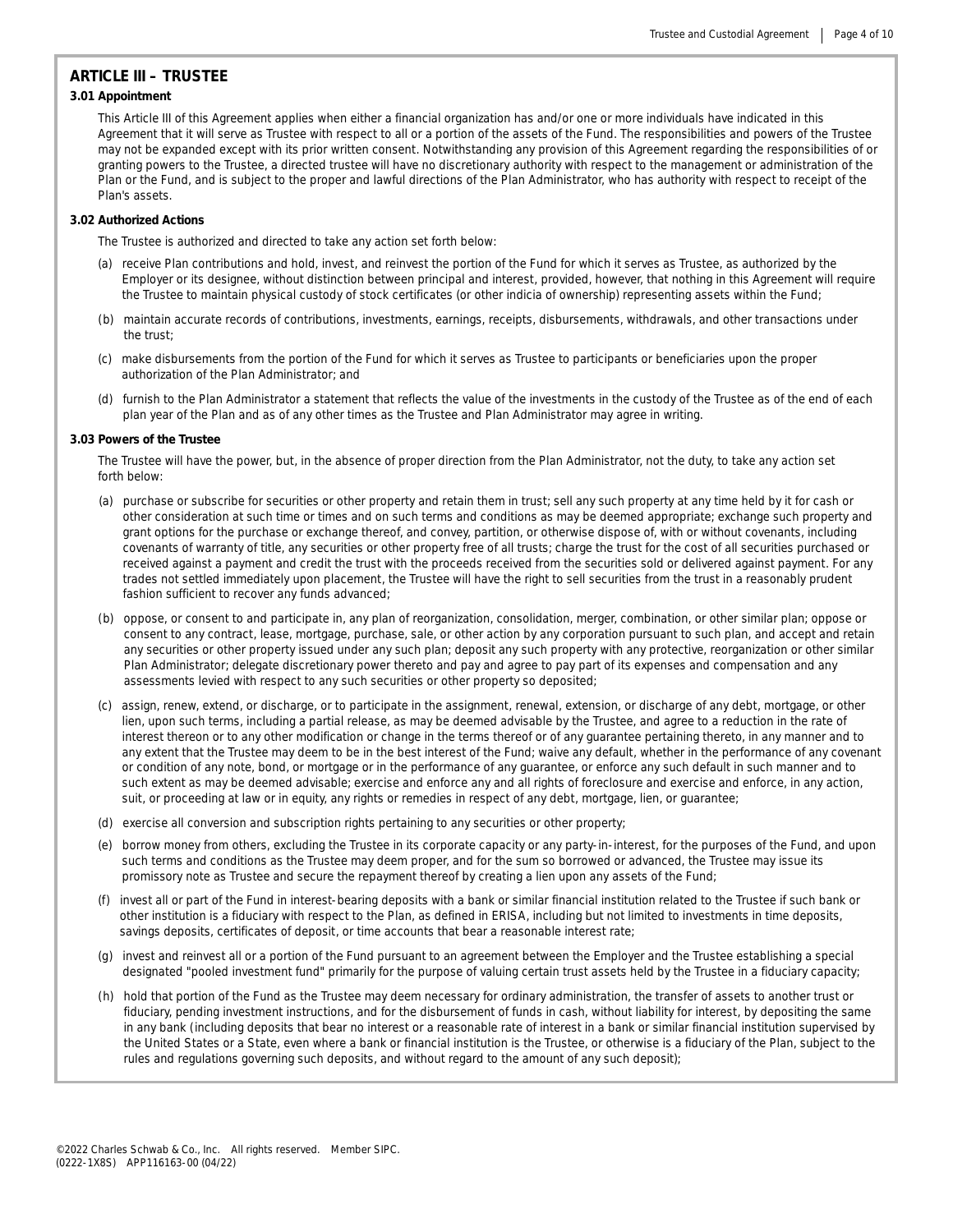- (i) invest cash balances held by the Trustee, from time to time, in short-term cash equivalents having ready marketability, including but not limited to interest-bearing accounts, money market mutual funds, U.S. Treasury bills, commercial paper (including such forms thereof, other than the Trustee's own paper, as may be available through the Trustee's own trust department), certificates of deposit, and similar types of securities;
- (j) consult with and employ agents and counsel, including legal counsel (who may be counsel for the Trustee, Employer or Plan Administrator) to: (1) assist or advise the Trustee with respect to the interpretation of or controversies under the Plan or this Agreement; and (2) advise the Trustee with respect to, or defend the Trustee against, any action, claim or demand with respect to this Agreement or the Plan. The Trustee may pay such agents and counsel reasonable compensation from the Fund unless otherwise paid by the Employer, and the Trustee shall have no liability for acting upon the advice of such agents and counsel in such matters; and
- (k) take any other actions that the Trustee may deem reasonably necessary to perform its obligations under this Agreement.

# **ARTICLE IV – COMPENSATION AND EXPENSES**

The Trustee (or Custodian, if applicable) will receive such reasonable compensation as may be agreed upon by the Trustee (or Custodian, if applicable) and the Employer. The Trustee (or Custodian, if applicable) will be entitled to reimbursement by the Employer for all proper expenses incurred in carrying out their duties under this Agreement, including reasonable legal, accounting, and actuarial expenses. Such compensation will include any earnings on funds retained pursuant to Sections 2.02(g) and 3.03(h) of this Agreement in non-interest-bearing accounts, and any such earnings will not become a part of the Fund. The Employer expressly acknowledges that the ability of the Trustee or the Custodian, as applicable, and any affiliated financial organization of the preceding, to earn income on amounts held in such non-interest-bearing accounts has been taken into consideration in establishing the Trustee's or Custodian's fees hereunder. If not paid by the Employer, all such compensation and expenses may be charged against the Fund. Notwithstanding the preceding, a participant will not be entitled to compensation even if they serve in the capacity as a Trustee (or Custodian, if applicable).

The Trustee (or Custodian, if applicable) will be reimbursed by the Employer or from the Fund for all taxes of any kind whatsoever that may be levied or assessed under existing or future laws of any jurisdiction upon or in respect of the Fund. The Trustee (or Custodian, if applicable) shall promptly notify the Employer with regard to any levies or tax assessments that it receives on any income or property maintained in the Fund and, unless notified to the contrary by the Employer within ninety (90) days, shall pay any such levies or assessments. If the Employer notifies the Trustee (or Custodian, if applicable) within said period that it is its opinion or the opinion of counsel that such levies or assessments are invalid or that they should be contested, then the Trustee (or Custodian, if applicable) shall take whatever action concerning payment of the levy or assessment as is indicated in the notice received by the Trustee (or Custodian, if applicable), provided, however, that the Employer, and not the Trustee (or Custodian, if applicable), will be responsible for contesting any such levies or assessments or litigating any such claims.

# **ARTICLE V – NO OBLIGATION TO QUESTION DATA**

The Employer shall furnish the Trustee (or Custodian, if applicable) and Plan Administrator the information which each party deems necessary for the administration of the Plan including, but not limited to, changes in a participant's status, eligibility, mailing addresses and other such data as may be required. The Trustee (or Custodian, if applicable) and Plan Administrator will be entitled to act on such information as is supplied to them and will have no duty or responsibility to further verify or question such information.

# **ARTICLE VI – RESIGNATION**

Any person serving as Trustee or Custodian may resign at any time by giving 30 days' advance written notice to the Employer. The resignation will become effective thirty (30) days after receipt of such notice unless a shorter period is agreed upon. If the Employer fails to appoint a successor Trustee or Custodian following notice of resignation, the Trustee (or Custodian, if applicable) will have the power to appoint a successor Trustee (or Custodian, if applicable).

The Employer may remove any Trustee (or Custodian, if applicable) at any time by giving written notice to such Trustee (or Custodian, if applicable), and such removal will be effective thirty (30) days after receipt of such notice unless a shorter period is agreed upon. The Employer will have the power to appoint a successor Trustee (or Custodian, if applicable).

In the event the Trustee (or Custodian, if applicable) is removed, resigns, dies, or becomes incapacitated and the Employer or Trustee (or Custodian, if applicable) will not or cannot appoint a successor Trustee (or Custodian, if applicable) within a reasonable period of time thereafter, a majority of participants in the Plan will have the authority to appoint a successor Trustee (or Custodian, if applicable) but will not be obligated to do so if engaging a majority of participants would result in unreasonable time, expense, or administrative burden.

Upon such resignation or removal, if the resigning or removed Trustee (or Custodian, if applicable) is the sole Trustee (or Custodian, if applicable), they shall transfer all of the assets of the Fund, either in-kind or as proceeds after liquidation, then held by such Trustee (or Custodian, if applicable) as expeditiously as possible to the successor Trustee (or Custodian, if applicable) after paying or reserving such reasonable amount as they will deem necessary to provide for the expense in the settlement of the accounts and the amount of any compensation due them and any sums chargeable against the Fund for which they may be liable. If the Funds as reserved are not sufficient for such purpose, then they will be entitled to reimbursement from the successor Trustee (or Custodian, if applicable) out of the assets in the successor Trustee's (or Custodian's, if applicable) hands under this Agreement. If the amount reserved will be in excess of the amount actually needed, the former Trustee (or Custodian, if applicable) will return such excess to the successor Trustee (or Custodian, if applicable).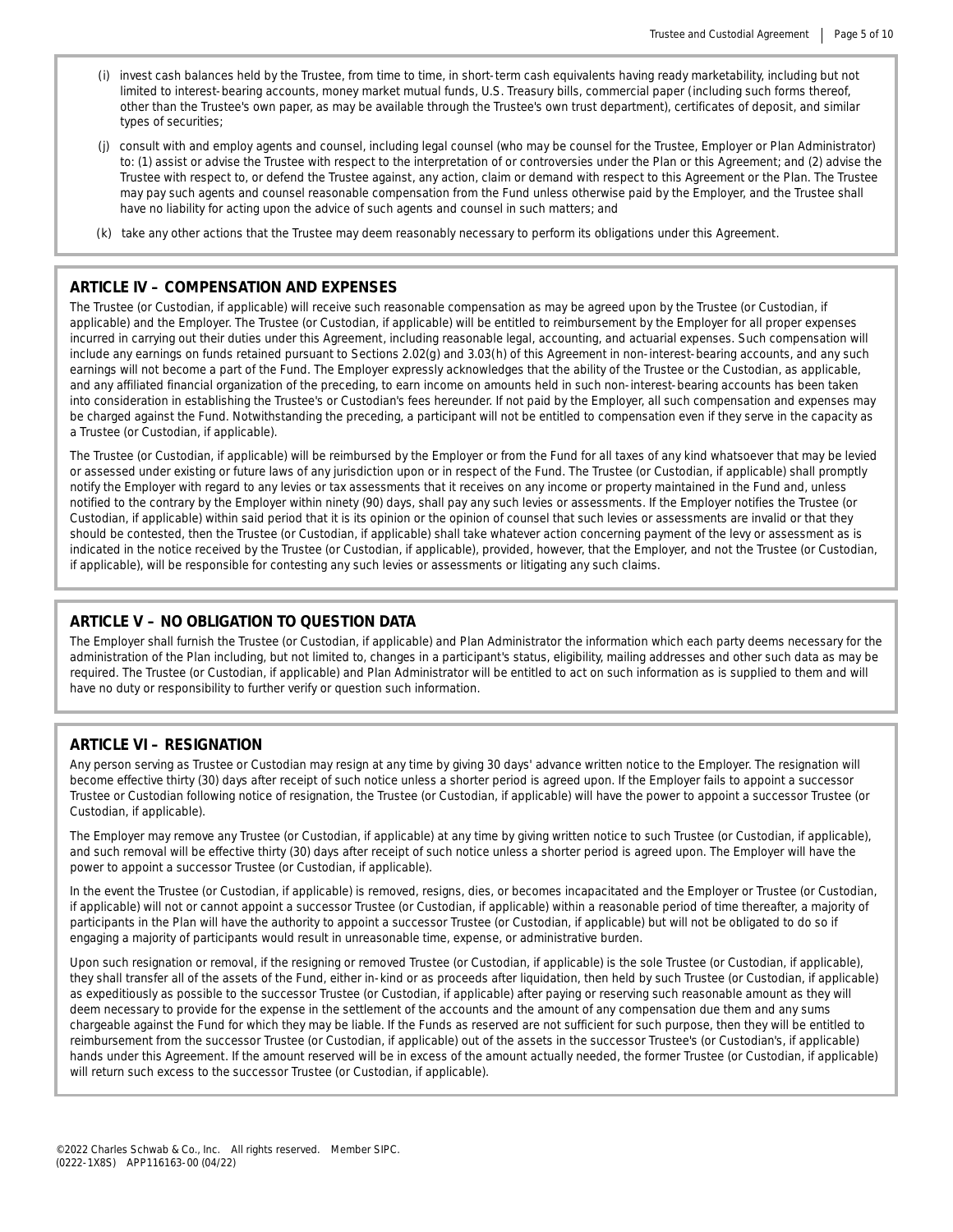Upon receipt of the transferred assets, the successor Trustee (or Custodian, if applicable) will thereupon succeed to all of the powers and responsibilities given to the Trustee (or Custodian, if applicable) by this Agreement.

Where a financial organization is serving as Trustee (or Custodian, if applicable) and it is merged with or bought by another organization (or comes under the control of any federal or state agency), that organization shall serve as the successor Trustee (or Custodian, if applicable) of this Agreement, but only if it is the type of organization that can so serve under applicable law. Notwithstanding anything herein to the contrary, the Trustee (or Custodian, if applicable) or any subsequent assignees may, by prior written notice to the Employer, and without the need for the Employer's consent or prior approval, assign all or any part of its rights and obligations under this Agreement to any affiliate (which term includes, without limitation, any parent, subsidiary, or sister entity) of the Trustee (or Custodian, if applicable) or the assignee.

Where the Trustee or Custodian is serving as a nonbank trustee or custodian pursuant to Treasury Regulation section 1.408-2(e), the Employer will appoint a successor Trustee (or Custodian, if applicable) upon notification by the Commissioner of Internal Revenue that such substitution is required because the Trustee (or Custodian, if applicable) has failed to comply with the requirements of Treasury Regulation section 1.408-2(e) or is not keeping such records or making such returns or rendering such statements as are required by forms or regulations.

## **ARTICLE VII – DEGREE OF CARE – LIMITATIONS OF LIABILITY**

The Trustee (or Custodian, if applicable) will be under no duty to take any action other than its express responsibilities under this Agreement unless the responsible party under the terms of this Agreement or the Plan will furnish the Trustee (or Custodian, if applicable) with written instructions, provided that in no event may the Trustee's (or Custodian's, if applicable) responsibilities be expanded except with its prior written consent. Any instructions hereunder may be delivered to the Trustee (or Custodian, if applicable) directly by the responsible party or by other mutually agreed-upon parties. The Trustee (or Custodian, if applicable) will not be liable for any action taken or omitted by it in good faith in reliance upon any instructions received hereunder or any other notice, request, consent, certificate, or other instrument or paper reasonably believed by it to be genuine and to have been properly executed. A directed trustee (or Custodian, if applicable) will have no duty to inquire into the purpose or propriety of any order, instruction, or other communication received hereunder and may conclusively presume that any such order, instruction, or other communication is accurate and complete. The Trustee (or Custodian, if applicable) will not be responsible for determining that all instructions provided to the Trustee (or Custodian, if applicable) are being given by the appropriate party and are in proper form under the provisions of this Agreement, the Plan and applicable law. The Trustee (or Custodian, if applicable) may conclusively presume that any instructions received have been duly authorized by the Employer, Investment Fiduciary, Plan Administrator, Trustee, or participant, as applicable, pursuant to the terms of this Agreement, the Plan and applicable law.

The Trustee (or Custodian, if applicable) will not be responsible for the validity or effect or the qualification under the Code or the Plan. The Trustee (or Custodian, if applicable) will not be required to take any action upon receipt of any notice from the IRS or other taxing authority (unless such notice relates to the performance of the Trustee [or Custodian, if applicable] responsibilities in Sections 2.02 or 3.02) except to promptly forward a copy thereof to the Employer. Further, it is specifically understood that the Trustee (or Custodian, if applicable) will have no duty or responsibility with respect to the determination of matters pertaining to the eligibility of any Employee to become a participant or remain a participant hereunder, the amount of benefit to which a participant or beneficiary will be entitled to receive thereunder, whether a distribution to participant or beneficiary is appropriate under the terms of the Plan, the size and type of any policy to be purchased from any insurer for any participant thereunder, or any other similar matters, it being understood that all such responsibilities under the Plan are vested in the Plan Administrator.

# **ARTICLE VIII – INDEMNIFICATION OF TRUSTEE AND CUSTODIAN**

Notwithstanding any provision of this Agreement, the Employer hereby agrees to indemnify, defend, and hold the Trustee (or Custodian, as applicable), and its affiliates, and their respective directors, managers, officers, employees, agents, and other representatives harmless from any losses, costs, expenses, fees, liabilities, damages, claims, suits, or actions and appeals thereof resulting from their reliance upon any certificate, notice, confirmation, or instruction purporting to have been delivered by a representative of the Employer or the Plan that has been duly identified to the Trustee (or Custodian, as applicable) in a manner required or accepted by such Trustee (or Custodian, as applicable) ("Designated Representative"). The Employer waives any and all claims of any nature it now has or may have against the Trustee (or Custodian, as applicable) and its affiliates, and their respective directors, managers, officers, employees, agents, and other representatives, which arise, directly or indirectly, from any action that it takes in good faith in accordance with any certificate, notice, confirmation, or instruction from a Designated Representative of the Employer. The Employer also hereby agrees to indemnify, defend, and hold the Trustee (or Custodian, as applicable), and any parent, subsidiary, related corporation, or affiliates of the Trustee (or Custodian, as applicable), including their respective directors, managers, officers, employees, agents, and other representatives, harmless from and against any and all losses, costs, damages, liability, expenses, or claims of any nature whatsoever, including but not limited to legal expenses, court costs, legal fees, and costs of investigation, including appeals thereof, arising, directly or indirectly, out of any loss or diminution of the Fund resulting from changes in the market value of the Fund assets; reliance, or action taken in reliance, on instructions from the Employer or its Designated Representative; any exercise or failure to exercise investment direction authority by the Employer or by its Designated Representative; the Trustee's or Custodian's refusal on advice of counsel to act in accordance with any investment direction by the Employer or its Designated Representative; any other act or failure to act by the Employer or its Designated Representative; any prohibited transaction or plan disqualification of a qualified plan due to any actions taken or not taken by the Trustee (or Custodian, as applicable), in reliance on instructions from the Employer or its Designated Representative; or any other act the Trustee (or Custodian, as applicable), takes in good faith hereunder that arises under this Agreement or the administration of the Fund.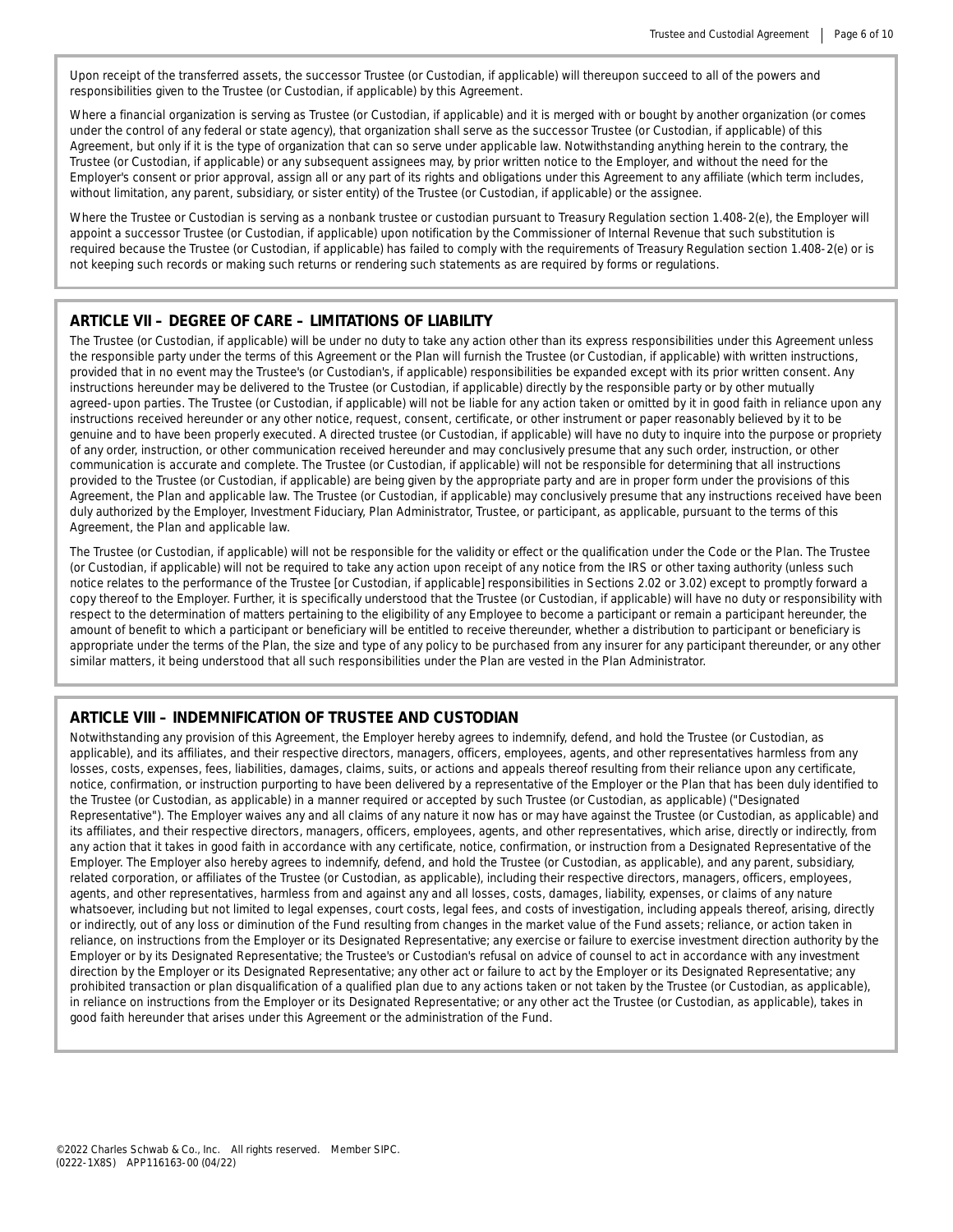The Trustee (or Custodian, as applicable), will not be liable to the Employer for any act, omission, or determination made in connection with this Agreement except for its gross negligence or willful misconduct. Without limiting the generality of the preceding, the Trustee (or Custodian, as applicable) will not be liable for any losses arising from its compliance with instructions from the Employer or its Designated Representative; for executing, failing to execute, failing to timely execute, or for any mistake in the execution of any instructions, unless such action or inaction is by reason of the gross negligence or willful misconduct of the Trustee (or Custodian, as applicable).

The Trustee (or Custodian, if applicable) will be accountable only for monies or property actually received by it. If any portion of the Fund is held by another custodian or trustee, the term "Fund" in this Agreement will mean only that portion of the Fund from time to time held by the applicable Trustee or Custodian. The Trustee (or Custodian, if applicable) will not be deemed accountable, responsible, or liable for the acts or omissions of any other custodian or trustee of the Plan. The Trustee (or Custodian, if applicable) will have no duty or responsibility for the determination of the accuracy or sufficiency of the contributions to be made under the Plan, the collection thereof, the transmittal of the same to the Trustee (or Custodian, if applicable), or compliance with any statute, regulation, or rule applicable to such contributions. A directed trustee (or a Custodian, if applicable) will have no discretion as to investment of the Fund or administration of the Plan and will not be deemed a "fiduciary" as that term is used in ERISA. The Trustee (or Custodian, if applicable) is signing this Agreement solely to signify its acceptance of appointment as Trustee (or Custodian, if applicable), and the Employer will have sole responsibility for the accuracy, completeness, legal sufficiency, and due execution thereof, including consulting with legal counsel and tax advisors as the Employer deems appropriate in connection therewith.

The provisions of this Section VIII will survive the termination or amendment of this Agreement.

# **ARTICLE IX – MISCELLANEOUS**

#### **9.01 Governing Law**

This Agreement shall be construed, administered, and governed in all respects under applicable federal law and, to the extent that federal law is inapplicable, under the laws of the state in which the Trustee's principal place of business is located. Further, except as expressly stated otherwise, no provision of the Plan or this Agreement is intended to nor shall grant any rights to participants or beneficiaries to any interest in the trust in addition to those minimum rights or interest required to be provided under ERISA and the Code and the regulations under ERISA and the Code.

### **9.02 Necessary Parties**

To the extent permitted by law, only the Employer and the Trustee (or Custodian, if applicable) will be necessary parties in any application to the courts for an interpretation of this Agreement or for an accounting by the Trustee (or Custodian, if applicable), and no other plan fiduciary, participant, beneficiary, or other person having an interest in the Fund will be entitled to any notice or service of process. Any final judgment entered in such an action or proceeding will, to the extent permitted by law, be conclusive upon all persons claiming in this Agreement.

#### **9.03 Force Majeure**

The Trustee (or Custodian, if applicable) will not be responsible or liable for, and shall not be considered in breach of this Agreement due to, any failure of or delay in performance of its obligations under this Agreement arising out of or caused, directly or indirectly, by events or circumstances beyond its reasonable control, including but not limited to: acts of God, acts of civil or military authority, acts of government, accidents, environmental disasters, natural disasters or events, fires, floods, earthquakes, hurricanes, explosions, lightning, suspensions of trading, epidemics, pandemics, public health crises, quarantines, wars, acts of war (whether war is declared or not), terrorism, threats of terrorism, cyberattacks, insurrections, embargoes, riots, strikes, lockouts or other labor disturbances, disruptions of supply chains, civil unrest, revolutions, power or other mechanical failures, loss or malfunction of utilities or communications services, delays or stoppage of postal or courier services, delays or stoppage of transportation, and any other events or circumstances beyond its reasonable control whether similar or dissimilar to any of the foregoing (all enumerated and described events in this section individually and collectively, "Force Majeure").

#### **9.04 Limitation on Damages**

The entire liability of the Trustee and its officers, directors, employees, members, agents, licensors, subsidiaries, affiliates, parents and representatives, and the Employer's exclusive remedy in any cause of action based on contract, tort, warranty, negligence, or otherwise in connection with any services rendered pursuant to this Agreement or otherwise furnished by the Trustee, shall be limited to the total fees paid by the Employer to the Trustee.

UNDER NO CIRCUMSTANCES SHALL THE TRUSTEE, OR ITS OFFICERS, DIRECTORS, EMPLOYEES, MEMBERS, AGENTS, LICENSORS OR REPRESENTATIVES BE SUBJECT TO OR LIABLE FOR ANY CONSEQUENTIAL, INCIDENTAL, INDIRECT, SPECIAL, EXEMPLARY OR SIMILAR DAMAGES, INCLUDING WITHOUT LIMITATION, DAMAGES OR COSTS INCURRED AS A RESULT OF LOSS OF TIME, LOSS OF SAVINGS, LOSS OF DATA, LOSS OF REVENUES AND/OR PROFITS, WHETHER FORESEEABLE OR UNFORESEEABLE, THAT MAY ARISE OUT OF OR IN CONNECTION WITH THIS AGREEMENT OR CUSTODIAN OR ADMINISTRATOR COMPLYING WITH EMPLOYER'S DIRECTIONS, REGARDLESS IF SUCH DAMAGES ARE BASED IN CONTRACT, TORT, WARRANTY, NEGLIGENCE, STRICT LIABILITY, PRODUCTS LIABILITY OR OTHERWISE.

#### **9.05 Class Action Waiver**

EACH PARTY MAY BRING CLAIMS AGAINST THE OTHER ONLY IN ITS INDIVIDUAL CAPACITY AND NOT AS A PLAINTIFF, REPRESENTATIVE OR **CLASS MEMBER IN ANY PUTATIVE CLASS OR REPRESENATIVE PROCEEDING.** The arbitrator will have no authority to arbitrate a class, collective, representative or group claim/action and will have no authority to make any determination as to the enforceability of this Agreement's class/collective action waiver. Further, unless the Employer and the Trustee agree otherwise, the arbitrator will have no authority to consolidate the Employer's claims with any other claims, and may not otherwise preside over any form of a class or representative proceeding.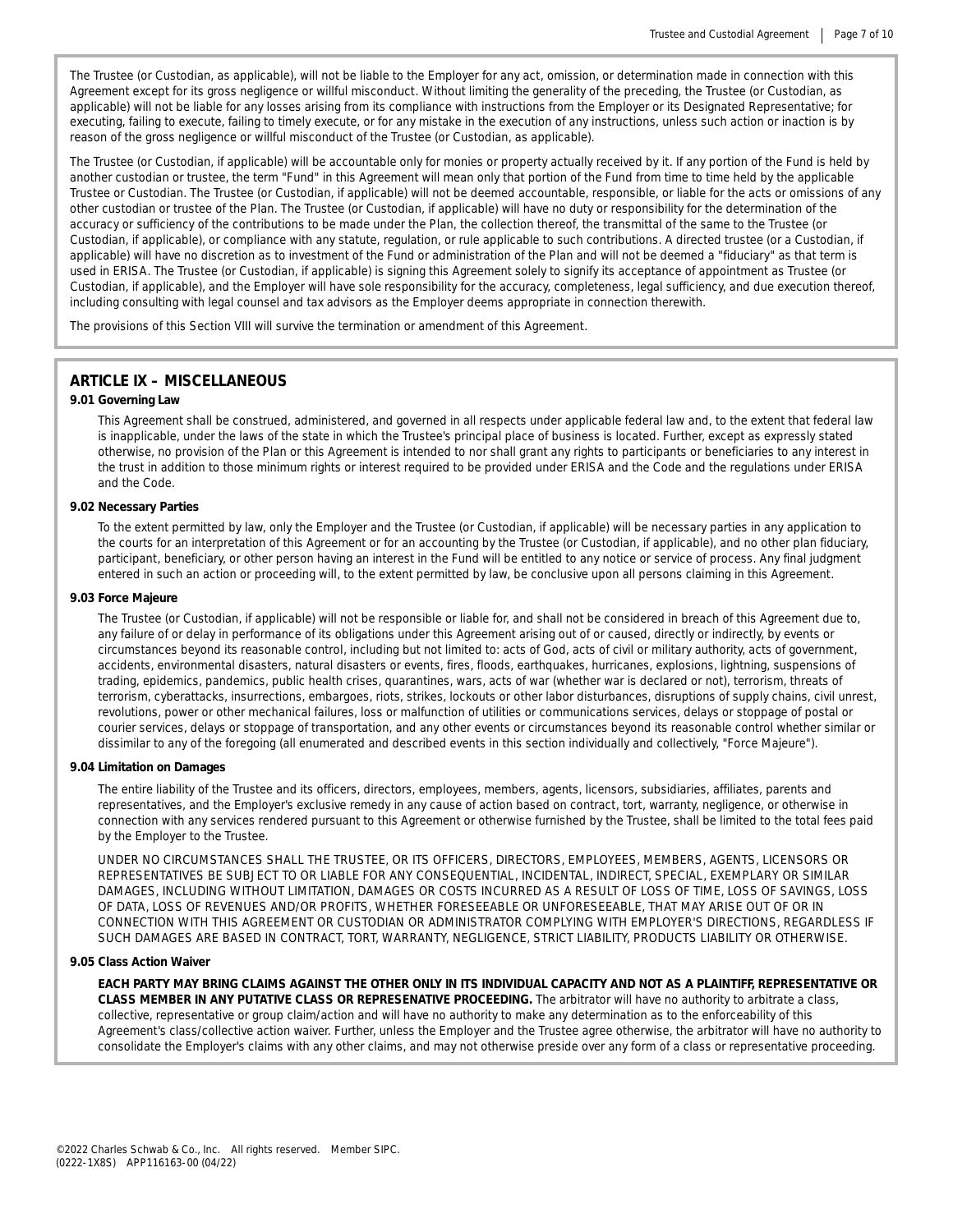## **9.06 Arbitration**

Any dispute, claim or controversy arising out of, in connection with or relating to the performance of this Agreement or its termination, including the determination of the scope or applicability of this Agreement to arbitrate, will be resolved by binding arbitration before a single arbitrator in the state of our principal place of business, in accordance with the Commercial Arbitration Rules of the American Arbitration Association (the "AAA"). To the extent that any of the provisions of this Agreement conflict with any of the AAA rules, the express provisions of this Agreement will apply. The arbitrator will be a practicing attorney or retired judge with experience with Individual Retirement Accounts and the other subject matter(s) of the claim. The arbitrator's award will be final and binding on the parties, and judgment rendered thereon may be entered in any court having jurisdiction. The arbitration proceedings and arbitrator's award will be maintained by the parties and arbitrator as strictly confidential, except as is otherwise required by court order, or as is necessary to confirm, vacate or enforce the award, and for disclosure in confidence to the following representatives of a party that have a need to know and agree to keep such information confidential: attorneys, tax advisors and senior management. BY AGREEING TO THIS ARBITRATION PROVISION, THE EMPLOYER AND THE TRUSTEE ARE GIVING UP THE RIGHT TO SUE EACH OTHER IN COURT, INCLUDING THE RIGHT TO A TRIAL BY JURY.

#### **9.07 Agents**

In performing its obligations under this Agreement, the Trustee (or Custodian, if applicable) will be entitled to employ suitable agents, counsel, sub-custodians, and other service providers.

#### **9.08 Severability**

If any provision of this Agreement shall be held by a court of competent jurisdiction to be invalid or unenforceable, the remaining provisions of this Agreement shall continue to be fully effective.

#### **9.09 References**

Unless the context clearly indicates to the contrary, a reference to a statute, regulation, document, or provision shall be construed as referring to any subsequently enacted, adopted, or re-designated statute or regulation or executed counterpart.

#### **9.10 Headings**

Headings and subheadings in this Agreement are inserted for convenience or reference only and are not to be considered in the construction of its provisions.

# **ARTICLE X – COUNTERPARTS, IDENTIFICATION AND EXECUTION**

This Agreement may be executed in any number of counterparts, each of which shall be deemed an original, and all of which shall constitute but one in the same instrument, which may be sufficiently evidenced by any one counterpart.

#### **EMPLOYER**

#### **Name of Employer**

# $\boldsymbol{\mathsf{X}}$

**Signature: Authorized Officer**

**Today's Date** *(mm/dd/yyyy)*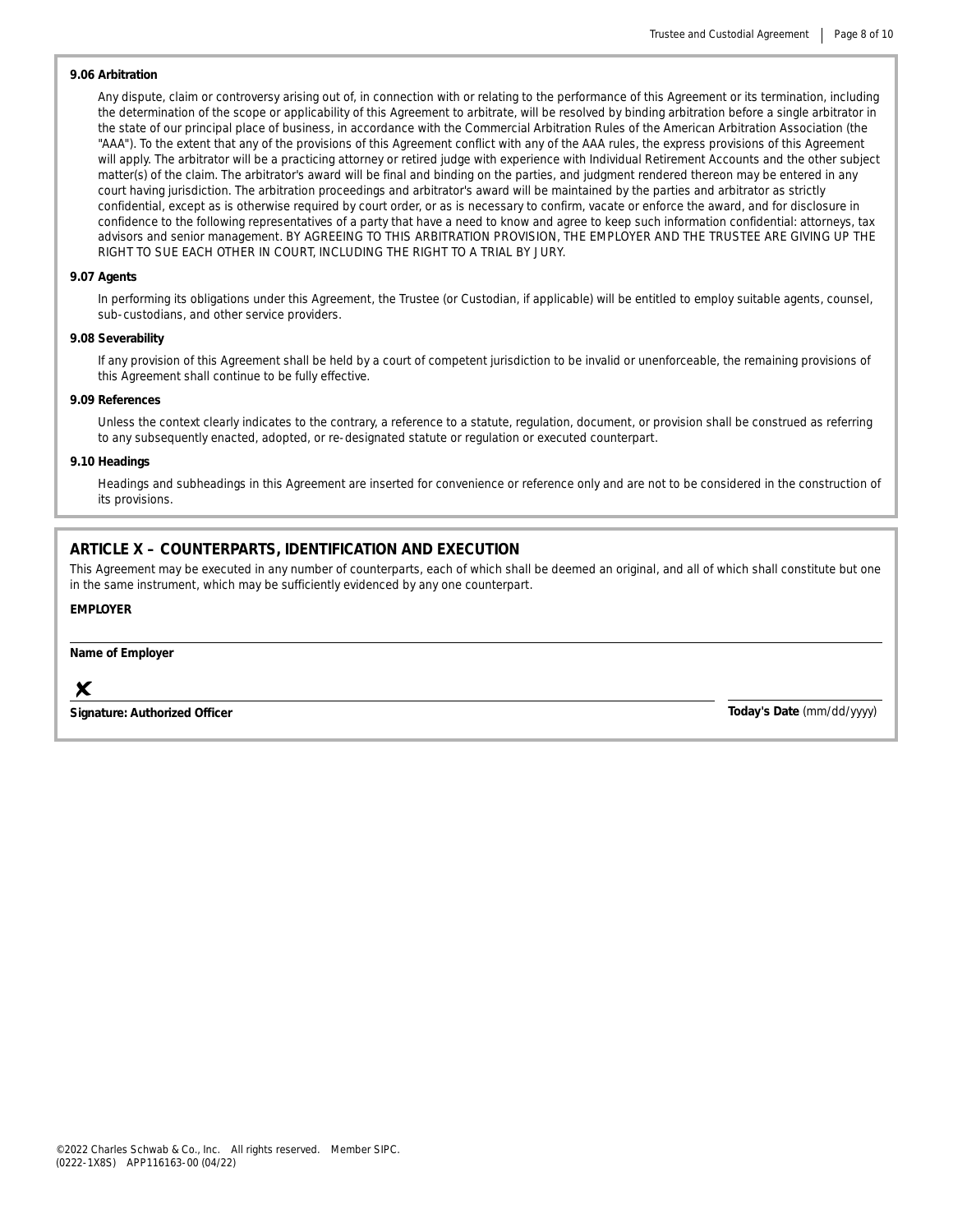| 10.01 Trustee                                                                                                                                                                                                                                                                |                           |  |  |  |
|------------------------------------------------------------------------------------------------------------------------------------------------------------------------------------------------------------------------------------------------------------------------------|---------------------------|--|--|--|
| 1. Trustee Appointment                                                                                                                                                                                                                                                       |                           |  |  |  |
| a. Trustee (Select one.)                                                                                                                                                                                                                                                     |                           |  |  |  |
| Option 1:<br>Financial Organization as Trustee.                                                                                                                                                                                                                              |                           |  |  |  |
| Option 2:<br>Individual Trustee(s).                                                                                                                                                                                                                                          |                           |  |  |  |
| Option 3:<br>Not applicable. A Trustee is not required to be named for this Plan because the Plan is exempt from the trust<br>requirements under ERISA section 403 (e.g., the Plan covers one or more self-employed individuals as defined in<br>Code section $401(c)(1)$ ). |                           |  |  |  |
| b. Type of Trustee                                                                                                                                                                                                                                                           |                           |  |  |  |
| Will the Trustee of the Plan be a directed or discretionary trustee (select one)?                                                                                                                                                                                            |                           |  |  |  |
| Option 1: Directed Trustee.                                                                                                                                                                                                                                                  |                           |  |  |  |
| Option 2:<br><b>Discretionary Trustee.</b>                                                                                                                                                                                                                                   |                           |  |  |  |
| c. Trustee Signature                                                                                                                                                                                                                                                         |                           |  |  |  |
| Name of Trustee                                                                                                                                                                                                                                                              |                           |  |  |  |
| <b>Address</b>                                                                                                                                                                                                                                                               |                           |  |  |  |
| Telephone                                                                                                                                                                                                                                                                    |                           |  |  |  |
| Name of Authorized Officer (Type or print name if different from name of Trustee above.)<br>Title                                                                                                                                                                            |                           |  |  |  |
| X                                                                                                                                                                                                                                                                            |                           |  |  |  |
| Signature: Trustee or Authorized Officer                                                                                                                                                                                                                                     | Today's Date (mm/dd/yyyy) |  |  |  |
| Name of Trustee                                                                                                                                                                                                                                                              |                           |  |  |  |
| <b>Address</b>                                                                                                                                                                                                                                                               |                           |  |  |  |
| Telephone                                                                                                                                                                                                                                                                    |                           |  |  |  |
| Name of Authorized Officer (Type or print name if different from name of Trustee above.)                                                                                                                                                                                     |                           |  |  |  |
| <b>Title</b>                                                                                                                                                                                                                                                                 |                           |  |  |  |
| X                                                                                                                                                                                                                                                                            |                           |  |  |  |
| Signature: Trustee or Authorized Officer                                                                                                                                                                                                                                     | Today's Date (mm/dd/yyyy) |  |  |  |